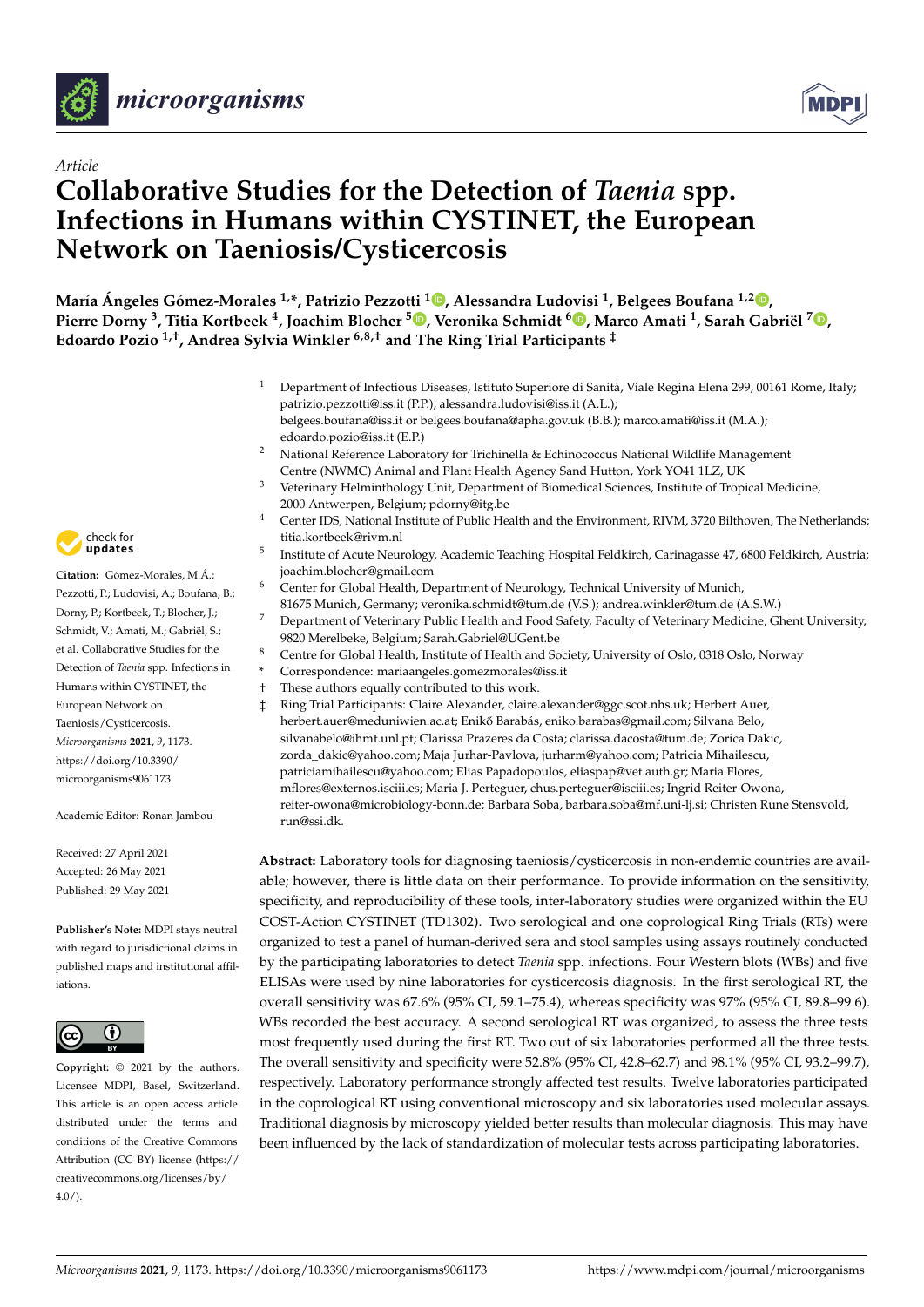**Keywords:** cysticercosis; neurocysticercosis; *Taenia* spp.; diagnosis; taeniosis; collaborative study; ring trial

# **1. Introduction**

Human cysticercosis (CC) is a zoonotic infection caused by the metacestode larval stage (cysticercus) of the pork tapeworm *Taenia solium*. In humans, cysticerci can establish in the central nervous system (neurocysticercosis, NCC), eye, muscle, sub-cutaneous, and, in rare cases, in other tissues. NCC is considered the most common helminth infection of the nervous system and is a major cause of epilepsy in low-income endemic countries [\[1](#page-14-0)[,2\]](#page-14-1). Human taeniosis, caused by the presence of the adult tapeworm of *T. solium* or the beef tapeworm *Taenia saginata* in the gut, is not associated with major clinical symptoms but has significant implications as it allows the perpetuation of the parasite life cycle. Taeniosis caused by *T. solium*, represents a risk of NCC in tapeworm carriers and for people who live within the same environment. *T. saginata* causes human taeniosis and important economic losses in the bovine meat sector due to condemnation of carcasses of infected cattle, its natural intermediate host, harboring cysticerci [\[3](#page-14-2)[,4\]](#page-14-3). In contrast to *T. solium*, *T. saginata* does not cause human NCC. A third human *Taenia* sp., *Taenia asiatica*, never recorded in Europe either as an autochthonous or as an imported case [\[5\]](#page-14-4), was not included in the present study.

*Taenia solium* is highly endemic in Latin America, Asia, and sub-Saharan Africa where poor sanitation and free-ranging pigs with access to human feces contribute to the life cycle [\[6](#page-14-5)[–8\]](#page-14-6). In the European Union member states and associated countries (henceforth EU), *T. solium* was endemic in the past, although recent publications suggest that autochthonous cases may still be acquired in some regions [\[9](#page-14-7)[–13\]](#page-14-8). In recent years, imported NCC cases have increased in parallel to increased migration and travel [\[14\]](#page-14-9). In 2014, *T. solium* was ranked by an international panel of experts as the food-borne parasite of greatest global concern, affecting millions of individuals every year and causing substantial economic impact [\[15\]](#page-14-10). In 2016 and considering Europe as a whole, *T. solium* was ranked tenth among 27 parasites; however, when individual European regions were considered, this parasite had a higher ranking in eastern Europe [\[13,](#page-14-8)[16\]](#page-14-11).

Clinical manifestations of NCC are pleomorphic, variable, and non-specific, being related to differences in the number, size, location, and state of the parasite (calcified vs. viable cysts) and to the severity of the host's immune response. Although no pathognomonic clinical picture exists, and in fact most patients remain asymptomatic for a long time, epileptic seizures and severe chronic progressive headaches are suggestive of NCC in endemic regions [\[17\]](#page-14-12). In non-endemic regions, the diagnosis of NCC is primarily based on neuroimaging, confirmed/aided by serology and a history of travel to or immigration from a *T. solium* endemic area [\[7](#page-14-13)[,18](#page-14-14)[,19\]](#page-15-0). The detection of taeniosis is most commonly made by microscopic examination of stool to detect eggs whose morphology and size are family specific (Taeniidae). Several in-house and commercial tools are used for the diagnosis of taeniosis/(neuro)cysticercosis by European clinical laboratories, [\[5\]](#page-14-4). However, data on their performance remains patchy. In order to address this issue, inter-laboratory collaborative studies (Ring Trials, RTs) were organized within the European Network on *Taeniosis/Cysticercosis* (CYSTINET) [\[20\]](#page-15-1). These studies aimed to determine the accuracy, sensitivity, specificity, and reproducibility of assays used by clinical laboratories in the detection of *Taenia* spp. infections in Europe.

# **2. Materials and Methods**

#### *2.1. The European Network on Taeniosis/Cysticercosis: COST TD1302 Action CYSTINET*

CYSTINET [\[20\]](#page-15-1) is a multidisciplinary group of highly motivated scientists with substantial research output and expertise. It is recognized by the international community as a network of excellence. Between 2014 and 2017, CYSTINET members increased from 55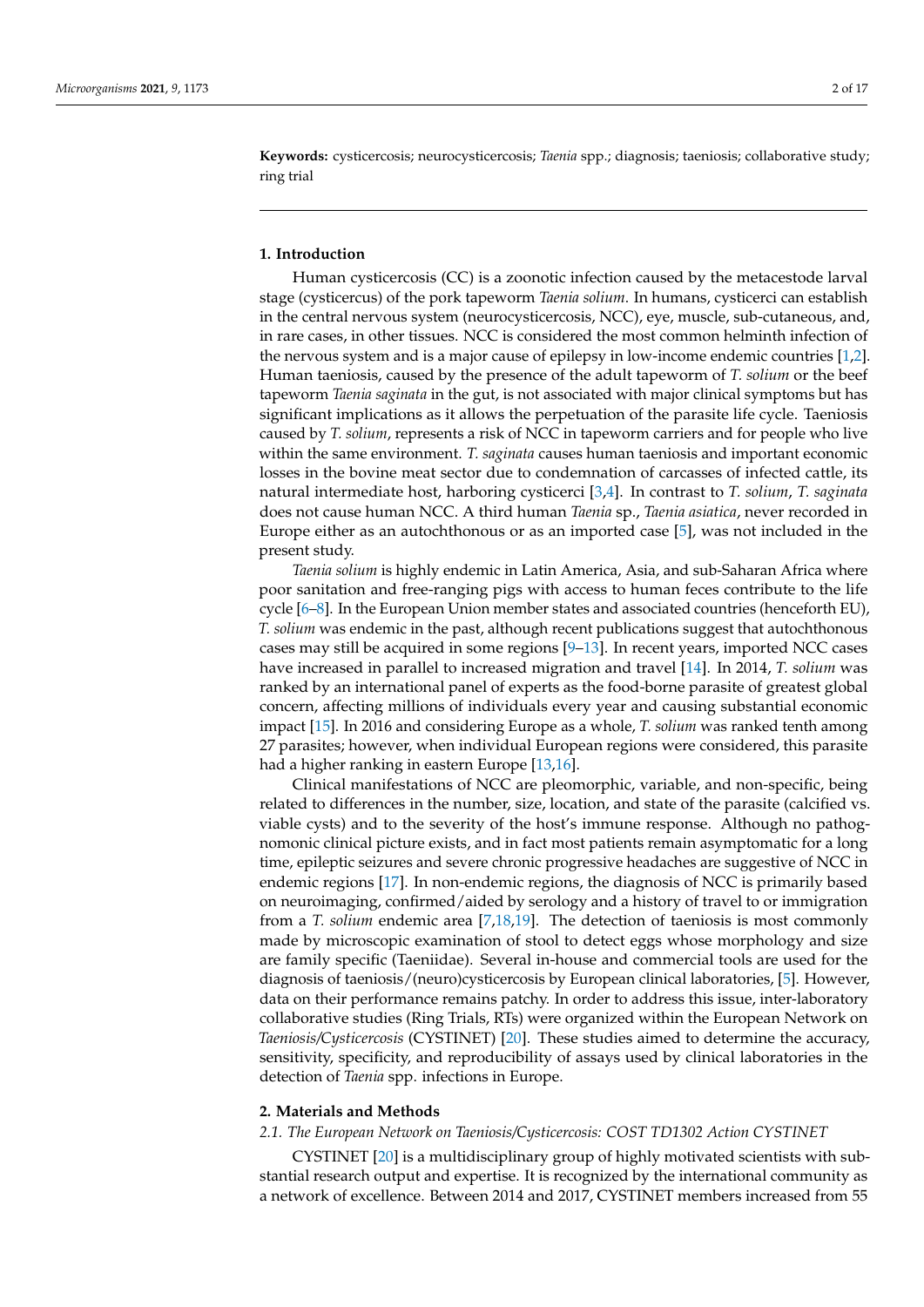to over 150, representing 35 countries, and the group has remained active after the end of the COST grant period. The main objective of this Action was and still is to address the *T. solium/T. saginata* disease complexes from a One Health perspective through building a strong, extensive, multi-and interdisciplinary scientific network to induce sustainable collaborations and advance knowledge and understanding of taeniosis/cysticercosis. Specific objectives included the development of innovative and harmonized diagnostic and cost-efficient control tools, for which intra-European collaboration is essential to prevent the transmission of *T. saginata* and identify EU imported cases of taeniosis/cysticercosis caused by *T. solium*.

# *2.2. Collaborative Studies*

During the COST TD1302 Action, CYSTINET members were invited via e-mail to express their interest in joining these collaborative studies. Participating laboratories are shown in Table [1.](#page-2-0) In the first RT, laboratories were invited to test a panel of human sera using their routine laboratory serological test/s, based on *T. solium* antibody or antigen detection. In the second RT, laboratories were invited to test a panel of human sera by the three assays that were determined by the first RT to be the most frequently utilized. In the third RT, laboratories were invited to test a panel of human stool by conventional microscopy (micro-coprological RT) and molecular (molecular-coprological RT) assays routinely used in their laboratories for the detection of *Taenia* infections (*T. saginata/ T. solium*).

<span id="page-2-0"></span>

| <b>Participating Laboratories</b>                                                                                                                                                                  | Country                        | 1st RT | 2nd RT | Micro-Copro<br>RT | Molecular-Copro<br>RT |
|----------------------------------------------------------------------------------------------------------------------------------------------------------------------------------------------------|--------------------------------|--------|--------|-------------------|-----------------------|
| Department of Medical Parasitology, Institute of<br>Specific Prophylaxis and Tropical Medicine, Center of<br>Pathophysiology, Infectiology and Immunology,<br>Medical University of Vienna, Vienna | Austria                        | yes    | yes    | yes               | yes                   |
| Institute of Tropical Medicine (ITM), Department of<br>Biomedical Sciences, Veterinary Helminthology Unit,<br>Antwerp                                                                              | Belgium                        | yes    | yes    | yes               | yes                   |
| Laboratory of Parasitology, Statens Serum Institut,<br>Copenhagen                                                                                                                                  | Denmark                        | no     | no     | yes               | yes                   |
| Institute of Medical Microbiology, Immunology and<br>Parasitology, University Clinic Bonn, Bonn                                                                                                    | Germany                        | yes    | no     | no                | no                    |
| Institute of Medical Microbiology, Immunology and<br>Hygiene, Technical University of Munich                                                                                                       | Germany                        | no     | no     | yes               | no                    |
| Laboratory of Parasitology and Parasitic Diseases,<br>School of Veterinary Medicine, Faculty of Health<br>Sciences, Aristotle University, Thessaloniki                                             | Greece                         | no     | no     | yes               | no                    |
| Department of Infectious Diseases, Istituto Superiore<br>di Sanità, Rome                                                                                                                           | Italy                          | yes    | yes    | yes               | yes                   |
| Institute of Microbiology and Parasitology, Medical<br>Faculty, University "Ss. Ciryl and Methodius", Skopje                                                                                       | Republic of North<br>Macedonia | no     | no     | yes               | no                    |
| Center IDS, National Institute of Public Health and the<br>Environment, RIVM, Bilthoven                                                                                                            | Netherlands                    | yes    | yes    | yes               | yes                   |
| Unidade de Parasitologia Médica, Instituto de Higiene<br>e Medicina Tropical; Universidade NOVA de Lisboa                                                                                          | Portugal                       | yes    | no     | no                | no                    |
| Mureic County Clinical Hospital, Mures                                                                                                                                                             | Romania                        | no     | no     | yes               | no                    |
| Eco-Para-Diagnostic Medical Center, Bucharest                                                                                                                                                      | Romania                        | no     | no     | yes               | no                    |
| Parasitological Laboratory at Clinic for Infectious and<br>Tropical Diseases, Clinical Center of Serbia, Belgrade                                                                                  | Serbia                         | yes    | no     | no                | no                    |
| Laboratory for Parasitology, Institute of Microbiology<br>and Immunology, Faculty of Medicine, University of<br>Ljubljana, Ljubljana                                                               | Slovenia                       | yes    | yes    | yes               | no                    |

**Table 1.** Laboratories and countries participating in the Ring Trials (RT).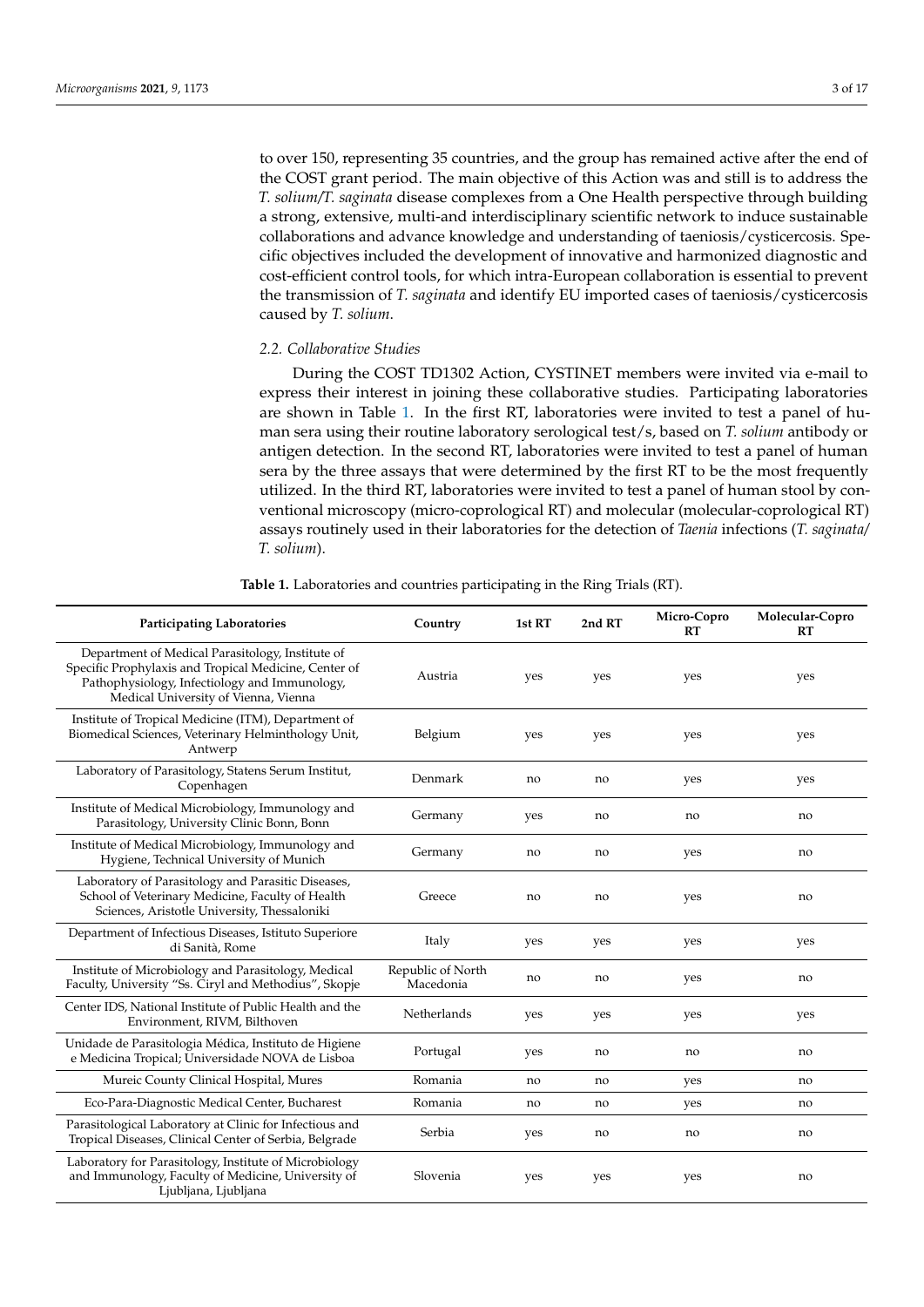| <b>Participating Laboratories</b>                                                                     | Country | 1st RT | 2nd RT | Micro-Copro<br>RT | Molecular-Copro<br>RT |
|-------------------------------------------------------------------------------------------------------|---------|--------|--------|-------------------|-----------------------|
| Instituto de Salud Carlos III, Centro Nacional de<br>Microbiología Parasitologia, Majadahonda, Madrid | Spain   | ves    | ves    | ves               | ves                   |
| SPDRL Glasgow Royal Infirmary, Glasgow                                                                | UK      | ves    | no     | no                | no                    |

**Table 1.** *Cont.*

# *2.3. Panels of Samples*

CYSTINET members provided serum and fecal samples to the European Union Reference Laboratory for Parasites (EURLP), Rome, Italy. These samples had been collected from confirmed patients following informed consent for their use in clinical studies and were stored under the required conditions (−20 °C or −80 °C) in respective laboratories for a number of years [\[21](#page-15-2)[,22\]](#page-15-3). Upon arrival at the EURLP, samples were coded, and aliquots were sent out to the participating laboratories for blind analyses. Panels of samples for the two serological RTs are shown in Table [2.](#page-3-0)

**Table 2.** Panels of human serum samples provided for the Ring Trials (RT).

<span id="page-3-0"></span>

|        | Sample Code | Sample Origin                                       | <b>Location of the Lesion</b> |
|--------|-------------|-----------------------------------------------------|-------------------------------|
| 1st RT |             | Italian male with cystic echinococcosis             | Liver                         |
|        | 2           | Cape Verdean male with NCC                          | I <sup>1</sup>                |
|        | 3           | Italian female travelling in South America with NCC | $\rm E$ $^2$                  |
|        | 4           | Italian blood donor                                 | $NA^3$                        |
|        | 5           | Dutch female travelling in Asia with NCC            | 1                             |
|        | 6           | Indian female with NCC                              |                               |
|        |             | Latin American male with NCC                        | E                             |
|        | 8           | Mexican male with NCC                               |                               |
|        | 9           | Italian blood donor                                 | NA                            |
|        | 10          | Mexican male with NCC                               | Ι                             |
|        | 11          | Cuban female with adenocarcinoma                    | NA                            |
|        | 12          | Peruvian male with NCC                              | I                             |
| 2nd RT | 1           | Italian male with trichinellosis                    | NA                            |
|        | 2           | Italian male with cystic echinococcosis             | Liver                         |
|        | 3           | Italian male with opisthorchiasis                   | <b>Biliary ducts</b>          |
|        | 4           | Italian female travelling in South America with NCC | Ε                             |
|        | 5           | Italian blood donor                                 | NA                            |
|        | 6           | Italian blood donor                                 | NA                            |
|        |             | Zambian male with NCC                               | U <sup>4</sup>                |
|        | 8           | Zambian male with NCC                               | U                             |
|        | 9           | Italian female living in Mexico with NCC            | U                             |
|        | 10          | Zambian male with NCC                               | U                             |
|        | 11          | Zambian male with NCC                               | U                             |
|        | 12          | South American male with NCC                        | U                             |
|        | 13          | Italian male with trichinellosis                    | NA                            |
|        | 14          | Italian male with cystic echinococcosis             | <b>NA</b>                     |
|        | 15          | Italian male with opisthorchiasis                   | <b>Biliary ducts</b>          |
|        | 16          | Italian male with NCC                               | U                             |

<sup>1</sup> intra-parenchymal; <sup>2</sup> extra-parenchymal; <sup>3</sup> not applicable; <sup>4</sup> unknown.

A total of 12 serum samples, eight of which were from patients presenting clinical signs and symptoms suggestive of NCC, confirmed by cerebral computed tomography (CT) were used for the first serological RT. Of these 12, two were from healthy Italian individuals (used as negative reference samples), who, according to Italian law, are considered suitable for blood donation; one serum sample was from an Italian male with serological and ultrasound-confirmed cystic echinococcosis of the liver and one serum sample was from a 45-year-old Cuban female with cervical adenocarcinoma. Serum samples from NCC patients included in the first RT were categorized into two groups according to the localization of the cyst/s (intra-parenchymal or extra-parenchymal NCC) [\[23\]](#page-15-4). For the second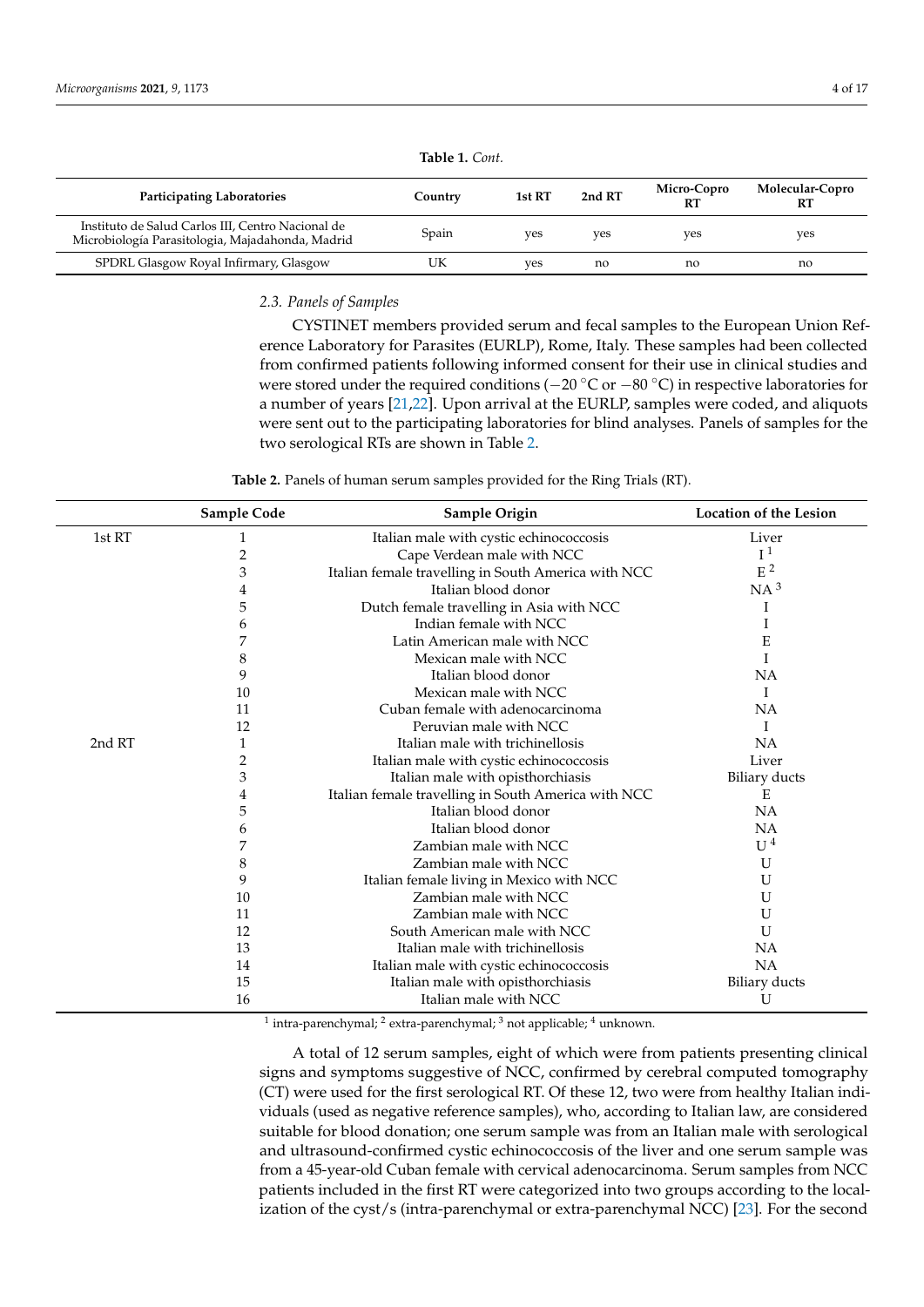serological RT, a panel of 16 samples was used, eight of which were from patients presenting clinical signs and symptoms suggestive of NCC confirmed by cerebral CT; however, data regarding cyst localization were not available for all samples. Six serum samples were from patients infected with other helminths, namely, *Trichinella spiralis* (*n* = 2), *Echinococcus granulosus* (*n* = 2), and *Opisthorchis felineus* (*n* = 2). Two serum samples were from Italian individuals considered suitable for blood donation. A total of five stool samples fixed in 95% ethanol were used for the third RT (microscopic and molecular-coprological RTs) (Table [3\)](#page-4-0). The panel for microscopy testing, included two samples from healthy donors which served as negative controls, one sample from a healthy donor spiked with a known burden of *E. granulosus* eggs (1.5  $\times$  10<sup>3</sup> eggs/g of feces) and two samples from a confirmed *T. saginata* patient. One of these samples had a known *T. saginata* egg burden (10<sup>3</sup> eggs/g of feces) and the second was spiked with egg-laden *T. saginata* verified proglottids. Samples 21, 22, and 23 from this panel should be classified positive for Taeniid eggs. In addition, for sample 23 the species identification could be reported (Table [3\)](#page-4-0). The molecular-coprological RT panel included 3 samples from a healthy donor each spiked with 8 ng of *T. solium*, *T. saginata*, and *E. granulosus* verified DNA. A fourth sample was from a confirmed *T. solium* patient spiked with egg-laden *T. solium* verified proglottids. A fifth sample from a healthy donor completed the panel and served as a negative control. For this panel, samples 25, 28, and 29 should be classified positive (Table [3\)](#page-4-0).

| <b>Test</b> | Code | Sample Origin                                                         |
|-------------|------|-----------------------------------------------------------------------|
| Microscopic | 20   | Healthy donor                                                         |
|             | 21   | Taenia saginata infected patient $(10^3 \text{ eggs/g})$              |
|             | 22   | Healthy donor stool spiked with                                       |
|             |      | fixed Echinococcus granulosus eggs $(1.5 \times 10^3 \text{ eggs/g})$ |
|             | 23   | T. saginata infected patient (one mature proglottid)                  |
|             | 24   | Healthy donor                                                         |
| Molecular   | 25   | Healthy donor stool spiked with Taenia solium DNA (8 ng)              |
|             | 26   | Healthy donor                                                         |
|             | 27   | Healthy donor stool spiked with E. granulosus DNA(8 ng)               |
|             | 28   | Healthy donor stool spiked with T. saginata DNA (8 ng)                |
|             | 29   | T. solium infected patient (one proglottid)                           |

<span id="page-4-0"></span>**Table 3.** Panel of stool samples provided for the coprological Ring Trials.

#### *2.4. Instructions to Participating Laboratories*

Frozen serum samples stored in dry ice and fecal samples refrigerated using ice blocks, were dispatched to the participating laboratories by an international courier. Each laboratory received four forms as follows: 1. "Package check" to verify the content and the condition of the RT samples at arrival; 2. "Instruments and Materials" needed to perform the assays; 3." Procedure" step by step description of the assay/s used by each laboratory; and 4. "Results" to record the result obtained for each sample. A confidential code was assigned to each laboratory, which was sent by email on the day of package shipment.

#### *2.5. Data Analysis*

For serological and micro-coprological RTs, accuracy (or the degree of conformity of a measure to a true value; on the receiver-operator characteristic (ROC) curves, the accuracy is given by the area under the curve (AUC); sensitivity (the measure of how well a test can identify true positives); specificity (the measure of how well a test can identify true negatives); and inter-rater agreement (i.e., the degree of agreement among laboratories) were calculated using Stata v. 10 (StataCorp LLC, Lakeway Drive College Station, Texas, USA). Test agreement was expressed as kappa (K) index values. The scale of this measure of agreement ranges between '0' when the level of agreement is what would be expected to be observed by chance and '1', which indicates perfect agreement. For intermediate K index values, the following interpretations of agreement were used: 0.00–0.20: slight; 0.21–0.40: fair; 0.41–0.60: moderate; 0.61–0.80: substantial; and 0.81–1.00: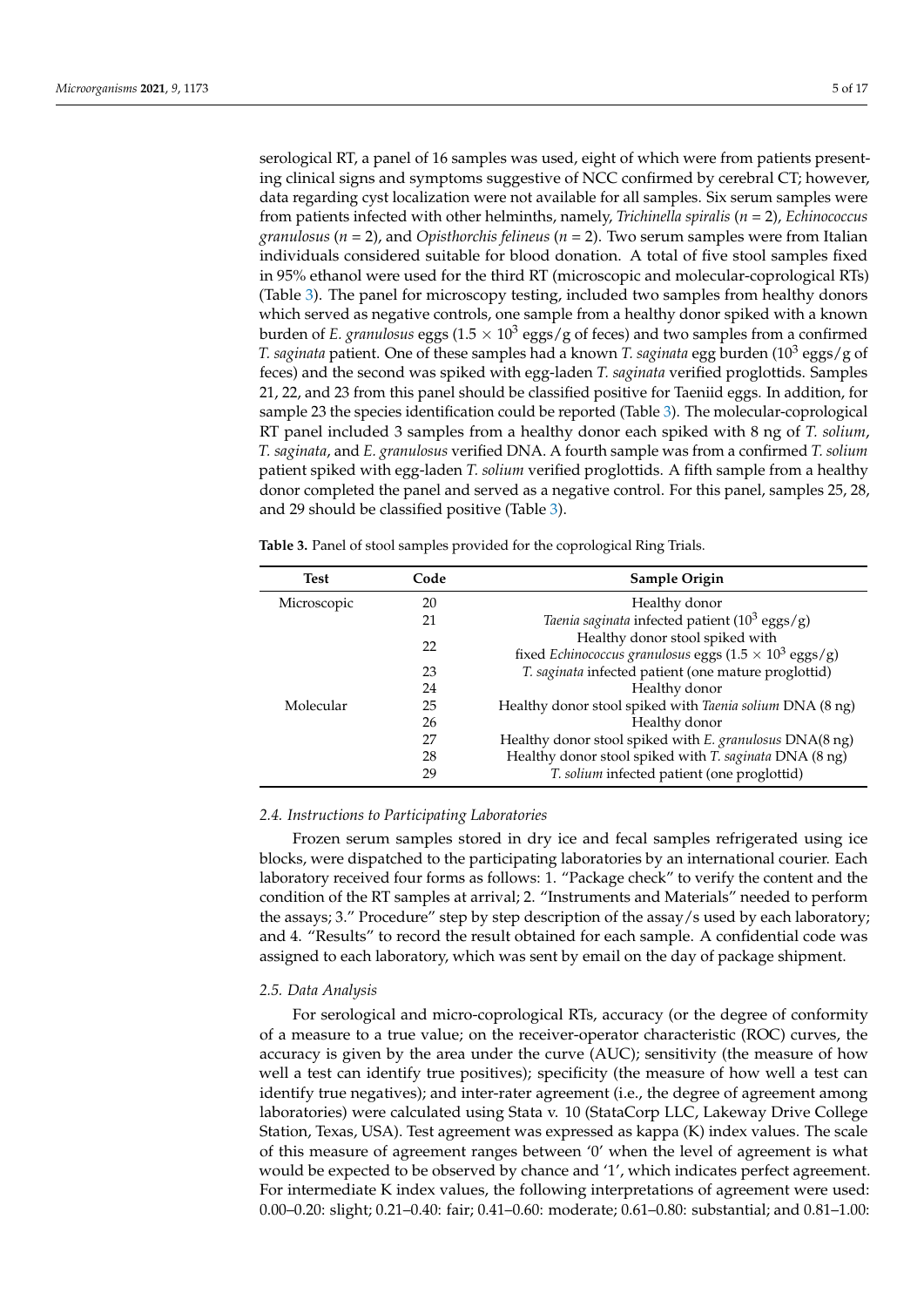almost perfect [\[24\]](#page-15-5). For molecular-coprological RT, diagnostic performance, i.e., sensitivity, specificity, and reliability, by test was calculated.

#### **3. Results**

## *3.1. First Serological RT*

Ten laboratories participated in the first serological RT (Table [1\)](#page-2-0). All laboratories but one received the panel of samples within 48 h of dispatch; the remaining laboratory received the samples four days after shipping. At delivery, the internal package temperature was in the range of +1.9  $\degree$ C– $-50 \degree$ C. The time between the arrival of the package at the laboratories and package control was less than 30 min. During this time, packages were stored at  $+4 °C$ . Samples were to be tested soon after the initial control check.

For antibody detection, 11 tests were performed by nine laboratories. One laboratory was unable to obtain the kit used in their routine testing and therefore did not participate. Some laboratories used more than one assay (Table [4\)](#page-5-0).

<span id="page-5-0"></span>**Table 4.** Serological tests and number of tested samples performed by the laboratories in the course of the first and second Ring Trials (RT).

| 1st RT       | Assays                                                                                      | Laboratories (Code) |                  |                  |              |                  |                  |                    |                  |              |              |       |
|--------------|---------------------------------------------------------------------------------------------|---------------------|------------------|------------------|--------------|------------------|------------------|--------------------|------------------|--------------|--------------|-------|
| <b>Test</b>  | <b>Antibody Detection</b>                                                                   | A                   | B                | $\mathbf C$      | D            | E                | F                | G                  | H                |              | L            | Total |
|              |                                                                                             |                     |                  |                  |              |                  |                  | No. of Tested Sera |                  |              |              |       |
| <b>ELISA</b> | Taenia solium IgG (Bioactiva Diagnostic®, Bad Homburg, Germany)                             | $\mathbf{0}$        | $\boldsymbol{0}$ | $\mathbf{0}$     | $\mathbf{0}$ | $\mathbf{0}$     | $\Omega$         | $\mathbf{0}$       | $\mathbf{0}$     | 12           | $\mathbf{0}$ | 12    |
|              | Cysticercosis Antibody Kit (Cypress Diagnostics®, Hulshoult, Belgium)                       | $\mathbf{0}$        | 0                | $\mathbf{0}$     | $\mathbf{0}$ | $\mathbf{0}$     | $\mathbf{0}$     | 12                 | $\boldsymbol{0}$ | $\mathbf{0}$ | 0            | 12    |
|              | Enzyme-Linked ImmunoSorbent Assay (GST-T24H, in house) [25]                                 | $\Omega$            | $\Omega$         | 12               | $\mathbf{0}$ | $\mathbf{0}$     | $\mathbf{0}$     | $\mathbf{0}$       | $\Omega$         | $\Omega$     | 0            | 12    |
|              | Novagnost Taenia solium IgG (Novagnost®, NovaTec                                            |                     | $\Omega$         |                  | $\mathbf{0}$ |                  |                  |                    |                  |              |              |       |
|              | Immunodiagnostica GmbH, Dietzenbach, Germany)                                               | 12                  |                  | $\boldsymbol{0}$ |              | $\boldsymbol{0}$ | $\boldsymbol{0}$ | $\boldsymbol{0}$   | $\mathbf{0}$     | $\mathbf{0}$ | $\mathbf{0}$ | 12    |
|              | NovaLisa Taenia solium IgG ELISA (NovaLisa®, Novatec                                        |                     |                  |                  |              |                  |                  |                    |                  |              |              |       |
|              | Immundiagnostica GmbH, Dietzenbach, Germany)                                                | 0                   | $\Omega$         | 12               | $\Omega$     | $\mathbf{0}$     | $\mathbf{0}$     | $\mathbf{0}$       | 12               | $\Omega$     | $\mathbf{0}$ | 24    |
|              | Lentil lectin-bound glycoprotein enzyme-linked immunotransferblot                           |                     |                  |                  |              |                  |                  |                    |                  |              |              |       |
| Western blot | assay (LLGP-EITB) [26]                                                                      | $\Omega$            | 12               | 12               | $\Omega$     | $\mathbf{0}$     | $\Omega$         | $\mathbf{0}$       | $\mathbf{0}$     | $\Omega$     | 12           | 36    |
|              | $r$ -EITB $[27]$                                                                            | 0                   | 12               | $\boldsymbol{0}$ | $\mathbf{0}$ | $\mathbf{0}$     | $\mathbf{0}$     | $\boldsymbol{0}$   | $\mathbf{0}$     | $\Omega$     | 0            | 12    |
|              | r-T24H EITB [25]                                                                            | U                   | $\Omega$         | 12               | $\mathbf{0}$ | $\boldsymbol{0}$ | $\mathbf{0}$     | $\mathbf{0}$       | $\mathbf{0}$     | $\Omega$     | 0            | 12    |
|              | CYSTICERCOSIS WB IgG (LDBIO Diagnostics®, Lyon, France)                                     |                     | 12               | $\mathbf{0}$     | 12           | $\boldsymbol{0}$ | 12               | $\mathbf{0}$       | 12               | $\mathbf{0}$ | 0            | 48    |
| Other        | Counter immune-electrophoresis (CIE in house)                                               |                     | $\Omega$         | $\mathbf{0}$     | $\mathbf{0}$ | $\mathbf{0}$     | $\mathbf{0}$     | $\mathbf{0}$       | $\mathbf{0}$     | 12           | $\mathbf{0}$ | 12    |
|              | Immunofluorescent Assay (IFA in house)                                                      | 0                   | $\boldsymbol{0}$ | $\mathbf{0}$     | $\mathbf{0}$ | $\mathbf{0}$     | 12               | $\mathbf{0}$       | $\mathbf{0}$     | $\mathbf{0}$ | $\mathbf{0}$ | 12    |
|              | Total                                                                                       | 12                  | 36               | 48               | 12           | $\Omega$         | 24               | 12                 | 24               | 24           | 12           | 204   |
| Test         | Antigen detection                                                                           |                     |                  |                  |              |                  |                  |                    |                  |              |              |       |
| <b>ELISA</b> | Antigen-ELISA kit (ApDia®, Turnhout, Belgium)                                               | 0                   | 12               | 12               | $\mathbf{0}$ | $\boldsymbol{0}$ | $\mathbf{0}$     | $\boldsymbol{0}$   | $\boldsymbol{0}$ | $\Omega$     | 0            | 24    |
|              | Double antibodies ELISA (DAET in house) [28]                                                | 0                   | $\mathbf{0}$     | $\boldsymbol{0}$ | $\mathbf{0}$ | 12               | $\mathbf{0}$     | $\boldsymbol{0}$   | $\boldsymbol{0}$ | $\Omega$     | 0            | 12    |
|              | Total                                                                                       | $\Omega$            | 12               | 12               | $\Omega$     | 12               | $\Omega$         | $\Omega$           | $\Omega$         | $\Omega$     | $\Omega$     | 36    |
| 2nd RT       |                                                                                             |                     |                  |                  |              |                  |                  |                    |                  |              |              |       |
| Test         | Antibody detection                                                                          |                     |                  |                  |              |                  |                  |                    |                  |              |              |       |
|              |                                                                                             |                     |                  |                  |              |                  |                  |                    |                  |              |              |       |
|              | Lentil lectin-bound glycoprotein enzyme-linked immunotransferblot<br>assay (LLGP-EITB) [26] | $\Omega$            | 16               | 16               | $\mathbf{0}$ | $\mathbf{0}$     | $\mathbf{0}$     | $\mathbf{0}$       | $\mathbf{0}$     | $\mathbf{0}$ | 16           | 48    |
|              |                                                                                             |                     |                  |                  |              |                  |                  |                    |                  |              |              |       |
|              | CYSTICERCOSIS WB IgG-(LDBIO Diagnostics®, Lyon, France)                                     | $\mathbf{0}$        | 16               | 16               | 16           | 16               | $\mathbf{0}$     | $\mathbf{0}$       | 16               | $\mathbf{0}$ | 16           | 96    |
|              | NovaLisa Taenia solium IgG-ELISA (NovaLisa®, Novatec                                        | 0                   | 0                | 16               | $\Omega$     | 16               | $\mathbf{0}$     | $\boldsymbol{0}$   | 16               | $\Omega$     | 16           | 64    |
|              | Immundiagnostica GmbH, Dietzenbach, Germany)                                                |                     |                  |                  |              |                  |                  |                    |                  |              |              |       |
|              | Total                                                                                       | 0                   | 32               | 48               | 16           | 32               | $\Omega$         | $\mathbf{0}$       | 32               | $\Omega$     | 48           | 208   |

The combined overall diagnostic performance of the tests used across the participating laboratories were as follows: sensitivity, 67.6% (95% CI, 59.1–75.4); specificity, 97% (95% CI, 89.8–99.6); accuracy, 77.4% (95% CI, 71.2–82.99). The results for sensitivity, specificity, reliability, and accuracy by test are shown in Table [5.](#page-6-0)

LLGP-EITB [\[26\]](#page-15-7) and Cypress Diagnostics<sup>®</sup> (Hulshoult, Belgium) showed the highest accuracy, i.e., 0.96 (95% CI 0.85–0.99) and 0.94 (95% CI 0.61–0.99), respectively. Considering both laboratory and test, the highest AUC (accuracy) was recorded for LLGP-EITB [\[26\]](#page-15-7) performed by laboratory C (1.0, 95% CI 0.73–1.00; Table [6\)](#page-7-0).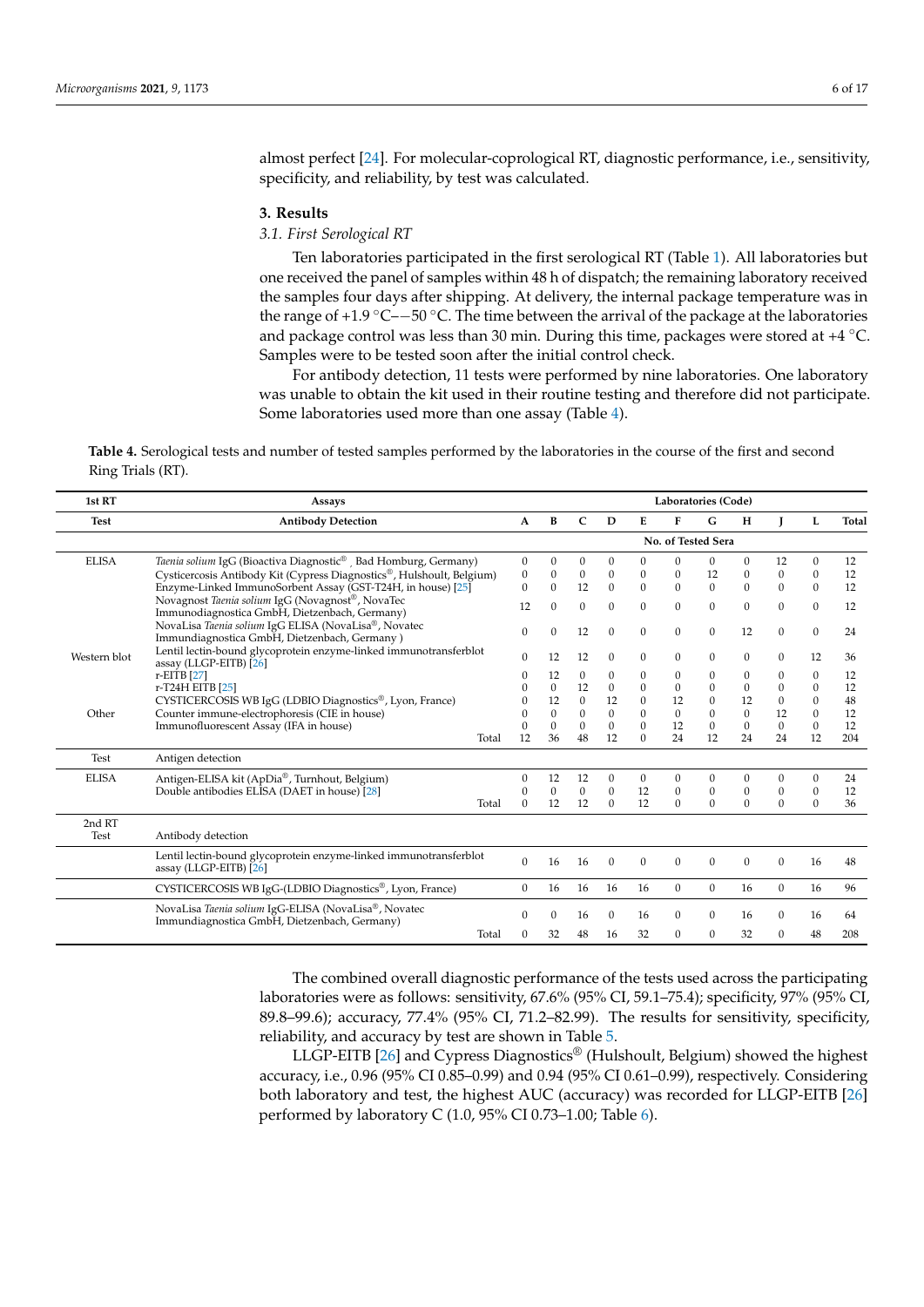<span id="page-6-0"></span>

| <b>First RT</b><br><b>Antibody Detection Test</b>                    | TN <sup>1</sup> | FP <sup>2</sup> | FN <sup>3</sup> | TP <sup>4</sup> | <b>Total</b><br>Samples | Sensitivity<br>(%) | Specificity<br>(%) | <b>Correctly Classified</b><br>(Reliability)<br>(%) | <b>ROC</b> Area<br>(Accuracy) | 95% CI        |
|----------------------------------------------------------------------|-----------------|-----------------|-----------------|-----------------|-------------------------|--------------------|--------------------|-----------------------------------------------------|-------------------------------|---------------|
| Bioactiva Diagnostica® (Bad Homburg, Germany)                        |                 |                 | 3               | 5               | 12                      | 62.5               | 100                | 75.0                                                | 0.8125                        | $0.51 - 0.97$ |
| Cypress Diagnostics® (Hulshoult, Belgium)                            |                 |                 |                 |                 | 12                      | 87.5               | 100                | 91.7                                                | 0.9375                        | $0.61 - 0.99$ |
| GTS-T24H [25]                                                        |                 | $\Omega$        | $\overline{2}$  | 6               | 12                      | 75.0               | 100                | 83.3                                                | 0.8750                        | $0.61 - 0.99$ |
| Novagnost® (NovaTec Immunodiagnostica GmbH,<br>Dietzenbach, Germany) |                 | $\Omega$        | 5               | 3               | 12                      | 37.5               | 100                | 58.3                                                | 0.6875                        | $0.35 - 0.90$ |
| NovaLisa® (Novatec Immundiagnostica GmbH,<br>Dietzenbach, Germany)   |                 |                 | 6               | 10              | 24                      | 62.5               | 87.5               | 70.8                                                | 0.7500                        | $0.53 - 0.90$ |
| LLGP-EITB <sup>[26]</sup>                                            | 12              |                 | $\overline{2}$  | 22              | 36                      | 91.7               | 100                | 94.4                                                | 0.9583                        | 0.85.0.99     |
| r-EITB [27]                                                          |                 |                 |                 | 6               | 12                      | 75.0               | 100                | 83.3                                                | 0.8750                        | $0.61 - 0.99$ |
| r-T24H EITB [25]                                                     |                 |                 | 3               |                 | 12                      | 62.5               | 100                | 75.0                                                | 0.8125                        | $0.51 - 0.97$ |
| LDBIO Diagnostics <sup>®</sup> (Lyon, France)                        | 16              |                 | 10              | 22              | 48                      | 68.8               | 100                | 79.2                                                | 0.8438                        | $0.72 - 0.93$ |
| <b>CIE</b>                                                           |                 |                 | 8               |                 | 12                      | $\Omega$           | 100                | 33.3                                                | NE <sup>5</sup>               | NE            |
| <b>IFA</b>                                                           |                 |                 | $\overline{2}$  | 6               | 12                      | 75.0               | 100                | 83.3                                                | 0.8750                        | $0.61 - 0.99$ |
| Antigen detection test                                               |                 |                 |                 |                 |                         |                    |                    |                                                     |                               |               |
| ApDia® (Turnhout, Belgium)                                           | 7               |                 | 9               | 7               | 24                      | 43.7               | 87.5               | 58.3                                                | 0.66                          | $0.45 - 0.84$ |
| <b>DAET</b> [28]                                                     |                 | $\Omega$        | 3               | 5               | 12                      | 62.5               | 100                | 75.0                                                | 0.81                          | $0.51 - 0.99$ |
| Second RT<br>Antibody detection test                                 |                 |                 |                 |                 |                         |                    |                    |                                                     |                               |               |
| LLGP-EITB <sup>[26]</sup>                                            | 23              |                 | 8               | 16              | 48                      | 66.67              | 95.83              | 81.25                                               | 0.8125                        | $0.67 - 0.91$ |
| LDBIO Diagnostics <sup>®</sup> (Lyon, France)                        | 47              |                 | 20              | 28              | 96                      | 58.33              | 97.92              | 78.13                                               | 0.7812                        | $0.65 - 0.86$ |
| NovaLisa® (Novatec Immundiagnostica GmbH,<br>Dietzenbach, Germany)   | 32              | $\Omega$        | 21              | 11              | 64                      | 34.38              | 100                | 67.19                                               | 0.6719                        | $0.54 - 0.78$ |

**Table 5.** Diagnostic accuracy by test of the first and second Ring Trials (RT).

 $^1$  True negative;  $^2$  false positive;  $^3$  false negative;  $^4$  true positive;  $^5$  not evaluable.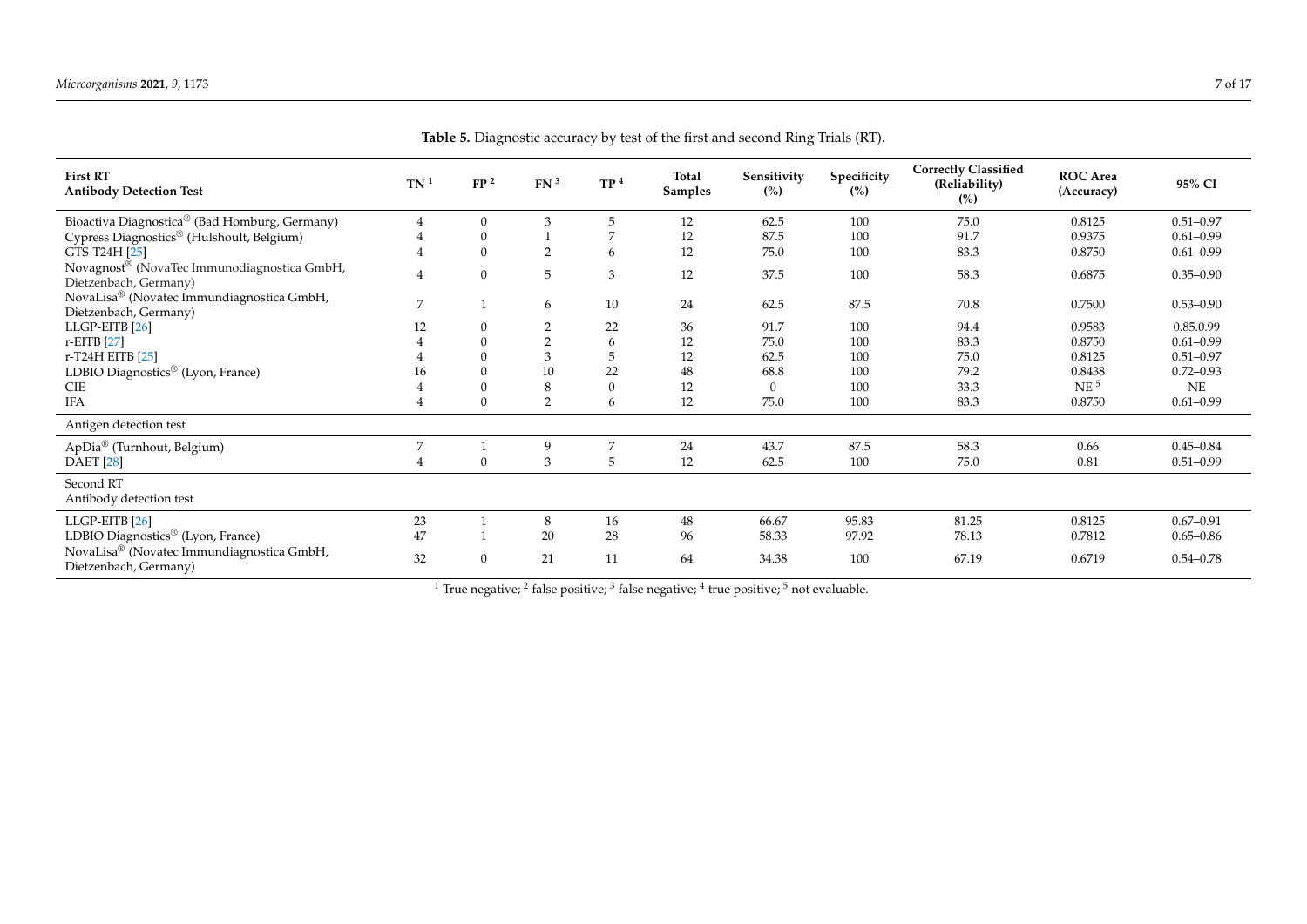<span id="page-7-0"></span>

| 1st RT<br><b>Antibody Detection Test</b>                           | Lab<br>Code               | TN <sup>1</sup>  | FP <sup>2</sup>  | FN <sup>3</sup>  | TP <sup>4</sup> | <b>Total</b><br><b>Samples</b> | (%)      | Sensitivity Specificity<br>(%) | <b>Correctly Classified</b><br>(Reliability)(%) | <b>ROC</b> Area<br>(Accuracy) | 95% CI        |
|--------------------------------------------------------------------|---------------------------|------------------|------------------|------------------|-----------------|--------------------------------|----------|--------------------------------|-------------------------------------------------|-------------------------------|---------------|
|                                                                    | B                         | 4                | $\boldsymbol{0}$ |                  | $\overline{7}$  | 12                             | 87.5     | 100                            | 91.7                                            | 0.9375                        | $0.61 - 0.99$ |
| LLGP-EITB <sup>[26]</sup>                                          | С                         | $\overline{4}$   | $\boldsymbol{0}$ | $\theta$         | 8               | 12                             | 100      | 100                            | 100                                             | 1.0                           | $0.73 - 1.0$  |
|                                                                    |                           | $\overline{4}$   | $\boldsymbol{0}$ |                  | 7               | 12                             | 87.5     | 100                            | 91.7                                            | 0.9375                        | $0.61 - 0.99$ |
|                                                                    | B                         | $\overline{4}$   | $\mathbf{0}$     | 3                | 5               | 12                             | 62.5     | 100                            | 75.0                                            | 0.8125                        | $0.51 - 0.97$ |
|                                                                    | D                         | $\overline{4}$   | $\boldsymbol{0}$ | $\overline{2}$   | 6               | 12                             | 75.0     | 100                            | 83.3                                            | 0.875                         | $0.61 - 0.99$ |
| LDBIO Diagnostics <sup>®</sup> (Lyon, France)                      | F                         | $\overline{4}$   | $\boldsymbol{0}$ | $\overline{2}$   | 6               | 12                             | 75.0     | 100                            | 83.3                                            | 0.875                         | $0.61 - 0.99$ |
|                                                                    | H                         | $\overline{4}$   | $\boldsymbol{0}$ | 3                | 5               | 12                             | 62.5     | 100                            | 75.0                                            | 0.8125                        | $0.51 - 0.97$ |
| NovaLisa® (Novatec Immundiagnostica GmbH,                          | C                         | $\mathfrak{Z}$   | $1\,$            | 3                | 5               | 12                             | 62.5     | 75.0                           | 66.7                                            | 0.6875                        | $0.35 - 0.90$ |
| Dietzenbach, Germany)                                              | $\boldsymbol{\mathrm{H}}$ | $\overline{4}$   | $\boldsymbol{0}$ | $\mathfrak{Z}$   | 5               | 12                             | 62.5     | 100                            | 75.0                                            | 0.8125                        | $0.51 - 0.98$ |
| Antigen detection test                                             |                           |                  |                  |                  |                 |                                |          |                                |                                                 |                               |               |
| apDia <sup>®</sup> (Turnhout, Belgium)                             | $\, {\bf B}$              | 4                | $\boldsymbol{0}$ | 5                | 3               | 12                             | 35.0     | 100                            | 58.3                                            | 0.69                          | $0.35 - 0.90$ |
|                                                                    | $\mathsf C$               | $\mathfrak{Z}$   | $\mathbf{1}$     | 4                | $\overline{4}$  | 12                             | $50.0\,$ | 75.0                           | 58.3                                            | 0.62                          | $0.35 - 0.90$ |
| 2nd RT<br>Antibody detection test                                  |                           |                  |                  |                  |                 |                                |          |                                |                                                 |                               |               |
| LLGP-EITB <sup>[26]</sup>                                          | B                         | $\boldsymbol{7}$ | $\mathbf{1}$     | $\overline{4}$   | 4               | 16                             | 50.0     | 87.5                           | 68.75                                           | 0.687                         | $0.42 - 0.89$ |
|                                                                    | C                         | $\,8\,$          | $\boldsymbol{0}$ | $\boldsymbol{2}$ | 6               | 16                             | 75.0     | 100                            | 87.5                                            | 0.875                         | $0.62 - 0.98$ |
|                                                                    |                           | $\,8\,$          | $\boldsymbol{0}$ | $\overline{2}$   | 6               | 16                             | 75.0     | 100                            | 87.5                                            | 0.875                         | $0.62 - 0.98$ |
|                                                                    |                           | $\overline{7}$   | $\mathbf{1}$     | $\overline{4}$   | 4               | 16                             | 50.0     | 87.5                           | 68.75                                           | 0.687                         | $0.42 - 0.89$ |
|                                                                    | C                         | $\,8\,$          | $\boldsymbol{0}$ |                  | 7               | 16                             | 87.5     | 100                            | 93.75                                           | 0.937                         | $0.69 - 0.99$ |
|                                                                    | D                         | $\,8\,$          | $\boldsymbol{0}$ | $\overline{4}$   | 4               | 16                             | 50.0     | 100                            | 75.0                                            | 0.75                          | $0.47 - 0.92$ |
| LDBIO Diagnostics <sup>®</sup> (Lyon, France)                      | E                         | $\,8\,$          | $\boldsymbol{0}$ | $\bf 4$          | 4               | 16                             | 50.0     | 100                            | 75.0                                            | 0.75                          | $0.47 - 0.92$ |
|                                                                    | H                         | $\,8\,$          | $\boldsymbol{0}$ | $\bf 4$          | 4               | 16                             | 50.0     | 100                            | 75.0                                            | 0.75                          | $0.47 - 0.92$ |
|                                                                    |                           | 8                | $\mathbf{0}$     | 3                | 5               | 16                             | 62.5     | 100                            | 81.25                                           | 0.812                         | $0.54 - 0.95$ |
| NovaLisa® (Novatec Immundiagnostica GmbH,<br>Dietzenbach, Germany) | $\mathsf C$               | $\,8\,$          | $\boldsymbol{0}$ | 5                | 3               | 16                             | 37.5     | 100                            | 68.75                                           | 0.687                         | $0.41 - 0.89$ |
|                                                                    | E                         | 8                | $\boldsymbol{0}$ | 6                | 2               | 16                             | 25.0     | 100                            | 62.5                                            | 0.625                         | $0.35 - 0.85$ |
|                                                                    | $H_{\rm}$                 | $\,8\,$          | $\boldsymbol{0}$ | 5                | 3               | 16                             | 37.5     | 100                            | 68.75                                           | 0.687                         | $0.41 - 0.89$ |
|                                                                    |                           | 8                | $\mathbf{0}$     | 5                | 3               | 16                             | 37.5     | 100                            | 68.75                                           | 0.687                         | $0.41 - 0.89$ |

**Table 6.** Diagnostic accuracy by laboratory and test of the first and second Ring Trials (RT).

<sup>1</sup> True negative; <sup>2</sup> false positive; <sup>3</sup> false negative; <sup>4</sup> true positive.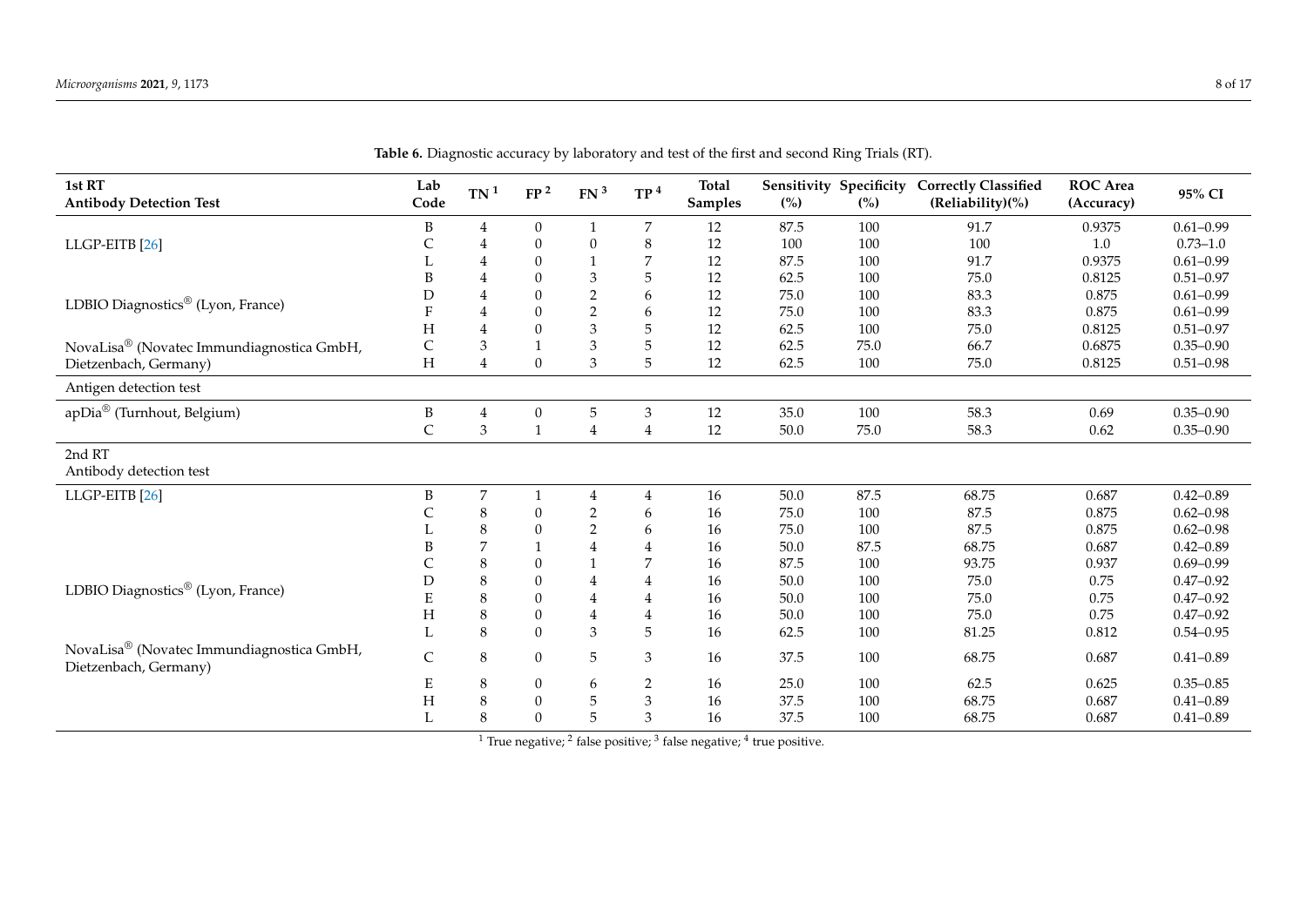All tests but one were 100% specific, with only sample coded 11 testing falsely positive by NovaLisa ® (Novatec Immundiagnostica GmbH, Dietzenbach, Germany) in laboratory C (Tables [5](#page-6-0) and [6\)](#page-7-0). Focusing only on false negative results (18 samples), multilevel logistic analysis showed that the Odds Ratio (OR) for LLGP-EITB [\[26\]](#page-15-7) vs. LDBIO Diagnostics<sup>®</sup> (Lyon, France) was  $0.2$  ( $p < 0.05$ , 95% CI 0.04–1.02), NovaLisa<sup>®</sup> (Novatec Immundiagnostica GmbH, Dietzenbach, Germany) vs. LLGP-EITB [\[26\]](#page-15-7) was 6.6 (*p* < 0.036, 95% CI 1.128–38.60), and NovaLisa® (Novatec Immundiagnostica GmbH, Dietzenbach, Germany) vs. LD-BIO Diagnostics<sup>®</sup> (Lyon, France) was 1.32 ( $p < 0.66$ , 95% CI 0.375–4.645). The inter-rater agreement among laboratories performing the same test is shown in Table [7.](#page-8-0)

The K index value for laboratories using LLGP-EITB [\[26\]](#page-15-7) and LDBIO Diagnostics<sup>®</sup> (Lyon, France) indicated a good level of agreement. A total of 39.2% and 11.8% of samples from individuals with intra-parenchymal and extra-parenchymal lesions, respectively, were classified as negative (false negative, Table [8\)](#page-8-1).

Moreover, multilevel logistic analysis adjusted by laboratory (random effect) and adjusted by test (fixed effect) and laboratory (random effect), showed higher association for the intra-parenchymal localization of cysts with false negatives than the extra-parenchymal localization (Table [9\)](#page-9-0).

For antigen detection, two tests were performed by three laboratories (Table [4\)](#page-5-0). The highest accuracy was reported for an in-house ELISA used by laboratory E (DAET [\[28\]](#page-15-9), AUC 0.81, 95% CI 0.51–0.99; Table [5\)](#page-6-0). A similar accuracy was recorded by laboratory B (AUC 0.69, 95% CI 0.35–0.90) and laboratory C (AUC 0.62, 95% CI 0.35–0.90) using the commercial kit apDia<sup>®</sup> (Turnhout, Belgium), with a K index value of 0.66 (95% CI 0.2–1.0; Tables [6](#page-7-0) and [7\)](#page-8-0).

| 1st RT<br><b>Antibody Detection Test (Laboratory Code)</b>                      | К    | 95% CI        | p       |
|---------------------------------------------------------------------------------|------|---------------|---------|
| LLGP-EITB $[26]$ (B, C, L)                                                      | 0.88 | $0.72 - 1.00$ | < 0.001 |
| LDBIO Diagnostics <sup>®</sup> (Lyon, France )(B, D, F, H)                      | 0.89 | $0.88 - 1.00$ | < 0.001 |
| NovaLisa® (Novatec Immundiagnostica GmbH,<br>Dietzenbach, Germany) (C, H)       | 0.50 | $0.02 - 0.98$ | 0.04    |
| Antigen detection test                                                          |      |               |         |
| apDia <sup>®</sup> (Turnhout, Belgium) (B, C)                                   | 0.66 | $0.20 - 1.00$ |         |
| 2nd RT<br>Antibody detection test                                               |      |               |         |
| LLGP-EITB $[26]$ $(B, C, L)$                                                    | 0.36 |               | 0.006   |
| LDBIO Diagnostics® (Lyon, France) (B, C, D, E,<br>H, L                          | 0.55 |               | 0.000   |
| NovaLisa® (Novatec Immundiagnostica GmbH,<br>Dietzenbach, Germany) (C, E, H, L) | 0.89 |               | 0.000   |

<span id="page-8-0"></span>**Table 7.** Inter-rater agreement of serological Ring Trials (RT).

<span id="page-8-1"></span>**Table 8.** Influence of the cyst localization on the results of the first serological Ring Trial.

| <b>False Negative</b> | Intra-Parenchymal | Extra-Parenchymal | Total |
|-----------------------|-------------------|-------------------|-------|
|                       | N(%)              | N(%)              |       |
| No.                   | 62                | 30                | 92    |
| Yes                   | 40(39.2)          | 4(11.8)           | 44    |
| Total                 | 102               | 34                | 136   |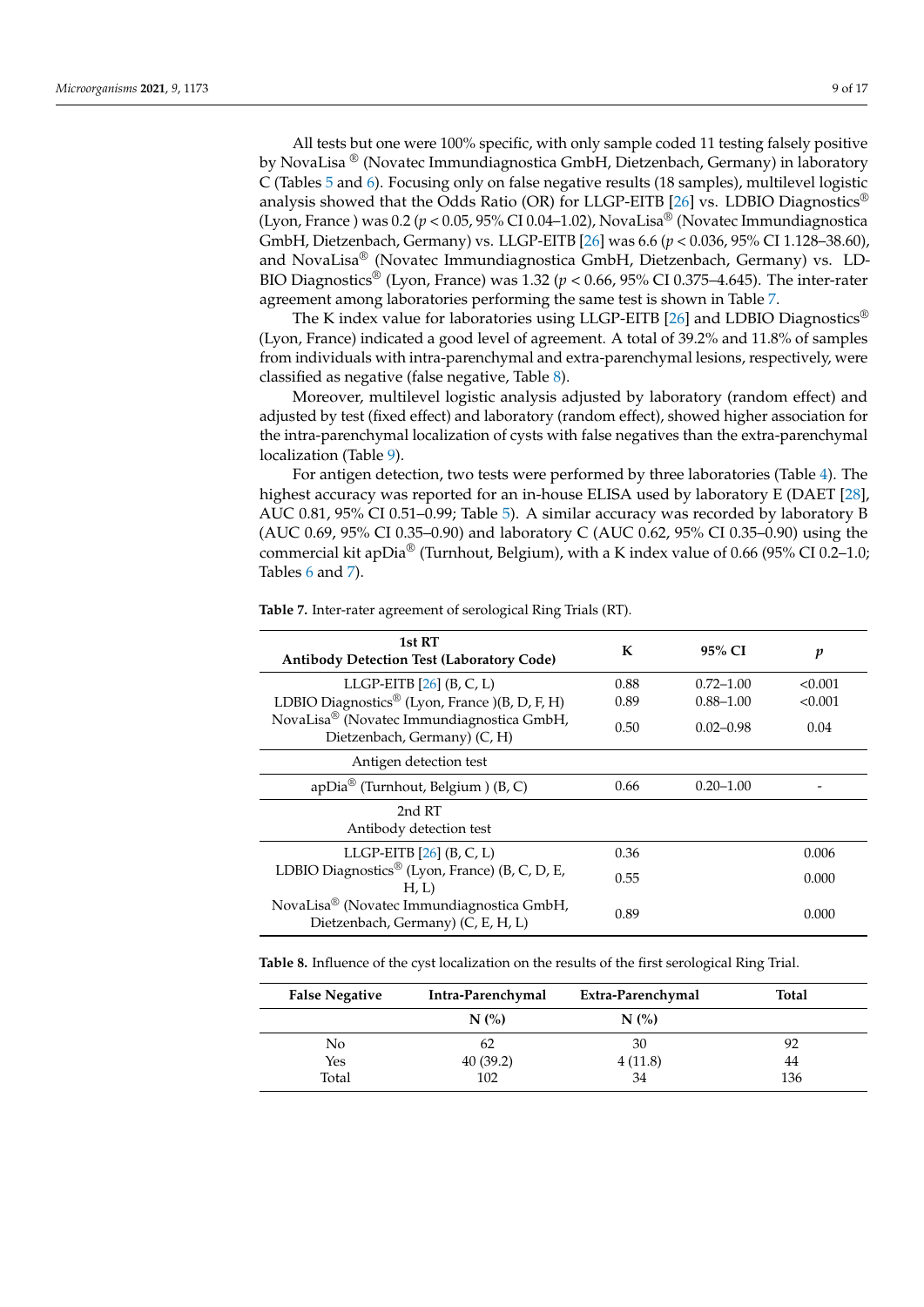| <b>False Negative</b>                      | OR   | 95% CI $(p$ -Value)   | <b>Note</b>                                                    |
|--------------------------------------------|------|-----------------------|----------------------------------------------------------------|
| Intra-parenchymal vs. extra<br>parenchymal | 5.45 | $1.70 - 17.51(0.004)$ | adjusted by laboratory (random effect)                         |
| Intra-parenchymal vs. extra<br>parenchymal | 9.99 | $2.11 - 47.21(0.004)$ | adjusted by test (fixed effect) and laboratory (random effect) |

<span id="page-9-0"></span>**Table 9.** Odds Ratio (OR) of the intra-parenchymal versus extra-parenchymal cysts on the serological results of the first Ring Trial.

#### *3.2. Second Serological RT*

All six participating laboratories (Table [1\)](#page-2-0) received the package within 24 h from dispatch and upon arrival all serum samples were still frozen. Only two laboratories tested the panel of serum samples by the three requested assays (LLGP-EITB [\[26\]](#page-15-7), LDBIO Diagnostics® (Lyon, France), and NovaLisa® (Novatec Immundiagnostica GmbH, Dietzenbach, Germany); two laboratories tested the samples by LDBIO Diagnostics® (Lyon, France) and NovaLisa® Novatec Immundiagnostica GmbH, Dietzenbach, Germany); one by LLGP-EITB [\[26\]](#page-15-7) and LDBIO Diagnostics<sup>®</sup> (Lyon, France); and one by LDBIO Diagnostics<sup>®</sup> (Lyon, France) (Table [4\)](#page-5-0). Considering all the outputs of the six laboratories and the three tests together, sensitivity was 52.8% (95% CI 42.8–62.7), specificity 98.1% (95% CI 93.2–99.7), and accuracy 75.5% (95% CI 69.1–81.17). The most accurate test was LLGP-EITB [\[26\]](#page-15-7) (AUC 0.8125, 95% CI 0.67–0.91; Table [5\)](#page-6-0). Considering tests and laboratories, the highest AUC value was recorded for the LDBIO Diagnostics<sup>®</sup> (Lyon, France) assay performed by laboratory C (AUC 0.94, 95% CI 0.69–0.99). One sample (sample 15) tested erroneously positive by two assays performed at the same laboratory (Table [6\)](#page-7-0). When considering only false negatives, the multilevel logistic analysis showed that OR for LLGP-EITB [\[26\]](#page-15-7) vs. LDBIO Diagnostics<sup>®</sup> (Lyon, France) was 0.7 ( $p < 0.495$ , 95% CI 0.251–1.95) and NovaLisa<sup>®</sup> (Novatec Immundiagnostica GmbH, Dietzenbach, Germany) vs. LLGP-EITB [\[26\]](#page-15-7) was 3.82 (*p* < 0.02, 95% CI 1.24–11.69). The inter-rater agreement among laboratories performing the same test is shown in Table [7.](#page-8-0)

#### *3.3. Third RT (Microscopic and Molecular-Coprological RTs)*

Stool samples were sent refrigerated, and all participating laboratories received the package within 24 h. At arrival, the temperature inside the parcel was less than 15  $°C$ . Twelve laboratories representing 11 countries participated in the microscopy RT (Table [1\)](#page-2-0). Saline and iodine wet mount preparations of fecal smears for direct examination were carried out by seven laboratories, microscopic examination after concentration (whether by sedimentation or flotation) was performed in 11 laboratories, and Kato-Katz followed by Ziehl-Neelsen staining [\[29\]](#page-15-14) was carried out in one laboratory (Table [10\)](#page-10-0).

Eleven (91.7%) out of twelve laboratories correctly identified all the samples (Table S1). The highest accuracy was recorded for the direct examination of fecal smears after iodine and wet mount preparations (AUC 1.0, 95% CI 0.99–1.0, Table [11\)](#page-10-1). All laboratories but one correctly identified Taeniid eggs in the three known positive microscopy RT samples. In contrast, *T. saginata* proglottids were recovered by only 4 (33%) laboratories. Of the 12 participating laboratories 91.7% correctly identified the negative controls, whereas a false positive was recorded by a single laboratory.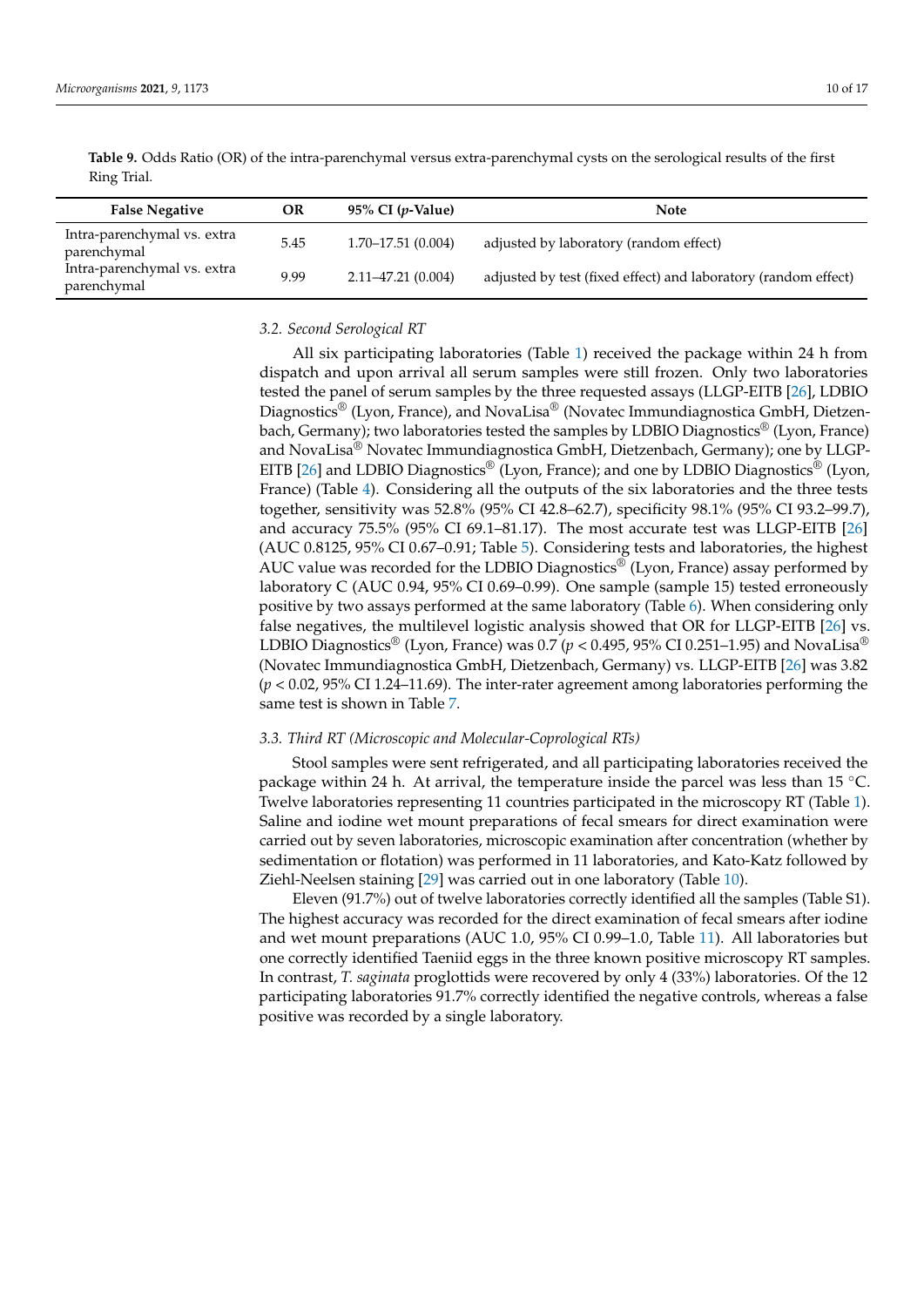<span id="page-10-0"></span>

|                                                                                        |    |          |          |                  |          |                  | <b>Laboratory Code</b> |              |                |              |              |                |              |
|----------------------------------------------------------------------------------------|----|----------|----------|------------------|----------|------------------|------------------------|--------------|----------------|--------------|--------------|----------------|--------------|
| <b>Micro-Copro Ring Trial Test</b>                                                     | В  | C        | D        | E                | F        | н                | L                      | R            | S              | W            | Y            | Z              | <b>Total</b> |
|                                                                                        |    |          |          |                  |          |                  | $No$ of fecal samples  |              |                |              |              |                |              |
| Saline and iodine wet mount preparations of fecal<br>smears for direct examination     | 5  | 5        | $\theta$ | $\theta$         | $\theta$ | 5                | 5                      | $\theta$     | $\theta$       | 5            | 5            | 5              | 35           |
| Microscopic examination after concentration<br>(whether by sedimentation or flotation) | 5  | 5        | 5        | 5                | 5        | 5                | 5                      | 5            | 5              | 5            | 5            | $\theta$       | 55           |
| Kato-Katz followed by Ziehl-Neelsen staining [29]                                      | 0  | $\theta$ | $\theta$ | $\boldsymbol{0}$ | $\theta$ | $\boldsymbol{0}$ | $\theta$               | 0            | 0              | $\mathbf{0}$ | $\theta$     | 5              | 5            |
| Total                                                                                  | 10 | 10       | 5        | 5                | 5        | 10               | 10                     | 5            | 5              | 5            | 10           | 10             | 95           |
| Molecular-Copro Ring Trial test                                                        |    |          |          |                  |          |                  |                        |              |                |              |              |                |              |
| rt-PCR <sup>1</sup> (Tsol 9) [30,31]                                                   | 0  | 5        | $\theta$ | $\Omega$         | $\theta$ | $\theta$         | $\theta$               | $\theta$     | 0              | $\Omega$     | $\theta$     | $\mathbf{0}$   | 5            |
| rt-PCR (HDP2) [32]                                                                     |    | 5        | $\theta$ | $\theta$         | $\theta$ | $\theta$         | $\theta$               | $\mathbf{0}$ | $\theta$       | $\theta$     | 0            | $\mathbf{0}$   | 5.           |
| c-PCR $2$ (Tsol 9) [30,31]                                                             |    | 5        | $\theta$ | $\Omega$         | $\theta$ | $\theta$         | $\theta$               | $\theta$     | $\theta$       | $\theta$     | $\theta$     | $\mathbf{0}$   | 5            |
| c-PCR (HDP2) [32]                                                                      |    | 5        | $\theta$ | $\Omega$         | $\theta$ | $\theta$         | $\theta$               | $\theta$     | $\theta$       | $\Omega$     | $\theta$     | $\mathbf{0}$   | 5            |
| <b>PCR</b> [33]                                                                        | 5  | $\Omega$ | $\theta$ | $\Omega$         | $\theta$ | $\mathbf{0}$     | $\Omega$               | $\theta$     | 0              | 0            | $\theta$     | $\theta$       | 5            |
| <b>PCR</b> [34]                                                                        | 5  | $\theta$ | $\theta$ | $\theta$         | $\theta$ | $\theta$         | $\boldsymbol{0}$       | $\mathbf{0}$ | $\theta$       | 0            | $\mathbf{0}$ | $\mathbf{0}$   | 5            |
| <b>PCR</b> [35]                                                                        | 0  | $\Omega$ | $\theta$ | $\theta$         | $\theta$ | $\theta$         | 5                      | 0            | 0              | 0            | 0            | $\mathbf{0}$   | 5            |
| c-PCR (ITS)                                                                            |    | 0        | $\theta$ | 0                | 0        | $\theta$         | $\theta$               | $\mathbf{0}$ | 5              | 0            | $\mathbf{0}$ | $\mathbf{0}$   | ხ            |
| <b>PCR</b> [30]                                                                        |    | 0        | 5        | $\theta$         | $\theta$ | $\theta$         | $\theta$               | $\theta$     | $\overline{0}$ | $\theta$     | 0            | $\mathbf{0}$   | 5            |
| PCR-RFLP $3$ [36]                                                                      |    | 0        | 5        | $\theta$         | 0        | $\theta$         | $\Omega$               | $\mathbf{0}$ | 0              | 0            | $\theta$     | $\theta$       | 5            |
| Semi-nested PCR + RFLP [37]                                                            |    | 0        | $\theta$ | 5                | $\theta$ | 0                | $\theta$               | $\theta$     | 0              | 0            | 0            | $\theta$       | 5            |
| Sanger sequencing                                                                      | 5  | 0        | $\theta$ | $\theta$         |          | $\theta$         | $\theta$               | $\Omega$     | 0              | 0            | $\theta$     | $\overline{0}$ | ხ            |
| Total                                                                                  | 15 | 20       | 10       | 5                |          | $\theta$         | 5                      | $\Omega$     | 5              | 0            | $\Omega$     | $\Omega$       | 60           |

**Table 10.** Number of fecal samples tested by each laboratory per assay.

 $^1$  real time-PCR;  $^2$  conventional-PCR;  $^3$  PCR-restriction fragment length polymorphism.

<span id="page-10-1"></span>

| <b>Test</b>                                                                                                      | TN <sup>1</sup> | FP <sup>2</sup> | FN <sup>3</sup> | TP <sup>4</sup> | Total<br><b>Samples</b> | Sensitivity<br>(%) | Specificity<br>(%) | Correctly<br>Classified<br>(Reliability) | <b>ROC</b><br>Area<br>(Accuracy) | 95% IC          |
|------------------------------------------------------------------------------------------------------------------|-----------------|-----------------|-----------------|-----------------|-------------------------|--------------------|--------------------|------------------------------------------|----------------------------------|-----------------|
| Saline and iodine wet mount<br>preparations of fecal smears<br>for direct examination<br>Microscopic examination | 14              | $\theta$        | $\mathbf{0}$    | 21              | 35                      | 100                | 100                | 100                                      |                                  | $(0.99 - 1.0)$  |
| after concentration (whether<br>by sedimentation or<br>flotation)                                                | 21              |                 |                 | 32              | 55                      | 96.97              | 95.45              | 96.36                                    | 0.962                            | $(0.87 - 0.99)$ |
| Kato-Katz followed by<br>Ziehl-Neelsen staining [29]                                                             | 2               | $\Omega$        | $\Omega$        | 3               | 5                       | 100                | 100                | 100                                      |                                  | $(0.48 - 1.0)$  |

**Table 11.** Diagnostic accuracy by test of the microscopic copro-Ring Trial.

<sup>1</sup> True negative; <sup>2</sup> false positive; <sup>3</sup> false negative; <sup>4</sup> true positive.

The six laboratories participating in the molecular-coprological RT (Table [1\)](#page-2-0) used a number of different PCR protocols (Table [10\)](#page-10-0). The performance of the assays used is shown in Table [12.](#page-11-0) No false positives were recorded by any of the participating laboratories for the negative control sample and also for the *E. granulosus* DNA-spiked sample (Table S2). Only 1 laboratory (17%) (Lab L) correctly identified all 3 positive samples and only a single laboratory (Lab S) registered false negatives for all the 3 true positive samples. Overall, 5 laboratories (83%) (B, C, D, E, L) detected *T. solium* spiked DNA-sample whereas only 1 laboratory (17%) (Lab L) correctly identified the *T. saginata* DNA-spiked sample. The sample spiked with *T. solium* proglottids was confirmed by 3 laboratories (50%) (C, D, L).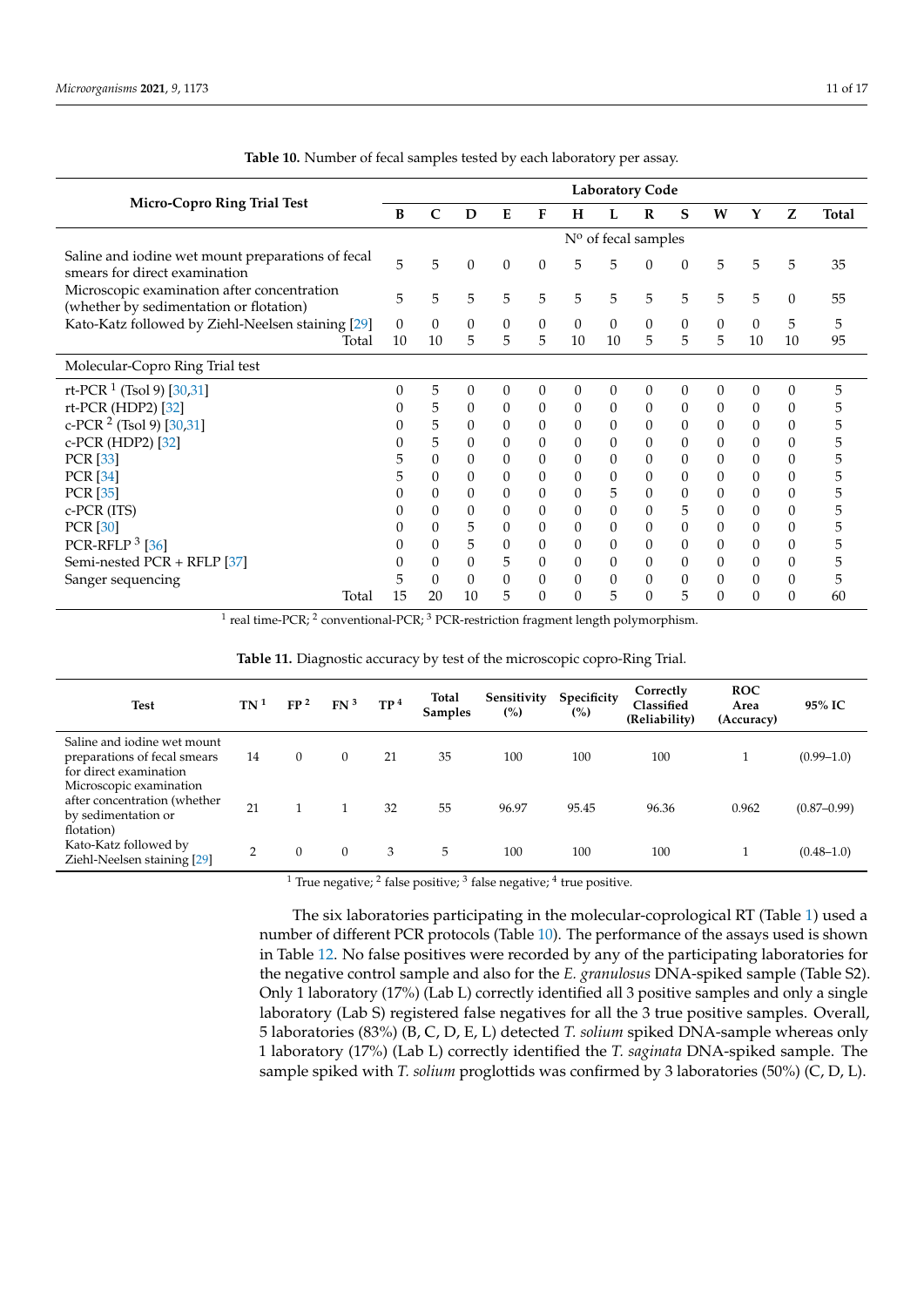<span id="page-11-0"></span>

| Molecular-Test                 | TN <sup>1</sup> | FP <sup>2</sup> | FN <sup>3</sup> | TP <sup>4</sup> | Total<br><b>Samples</b> | Sensitivity<br>(%) | Specificity<br>(%) | <b>Correctly Classified</b><br>(Reliability, %) |
|--------------------------------|-----------------|-----------------|-----------------|-----------------|-------------------------|--------------------|--------------------|-------------------------------------------------|
| rt-PCR $5$ (Tsol 9) [30,31]    | ◠               |                 |                 | n               |                         | 66.6               | 100                | 80                                              |
| rt-PCR (HDP2) [32]             |                 |                 |                 |                 |                         | 33.3               | 100                | 60                                              |
| c- PCR $^{6}$ (Tsol 9) [30,31] |                 |                 |                 |                 |                         | 33.3               | 100                | 60                                              |
| c- PCR (HDP2) [32]             |                 |                 |                 |                 |                         | 33.3               | 100                | 60                                              |
| <b>PCR</b> [33]                |                 |                 |                 |                 |                         |                    | 100                | 40                                              |
| <b>PCR 341</b>                 |                 |                 |                 |                 |                         | 33.3               | 100                | 60                                              |
| <b>PCR</b> [35]                |                 |                 |                 |                 |                         | 100                | 100                | 100                                             |
| $c$ -PCR $(ITS)$               |                 |                 | З               |                 |                         |                    | 100                | 40                                              |
| PCR [30]                       |                 |                 | ◠               |                 |                         | 33.3               | 100                | 60                                              |
| PCR-RFLP <sup>7</sup> [36]     |                 |                 |                 |                 |                         | 33.3               | 100                | 60                                              |
| Semi-nested PCR + RFLP [37]    |                 |                 | $\sim$          |                 |                         | 33.3               | 100                | 60                                              |
| Sanger sequencing              |                 |                 |                 |                 |                         | 33.3               | 100                | 60                                              |

**Table 12.** Diagnostic performance by test of the molecular copro-Ring Trial.

<sup>1</sup> True negative; <sup>2</sup> false positive; <sup>3</sup> false negative; <sup>4</sup> true positive; <sup>5</sup> real time PCR; <sup>6</sup> conventional PCR; <sup>7</sup> PCR-restriction fragment length polymorphism.

## **4. Discussion**

Ring trials using well characterized clinical samples are essential to assess the performance of diagnostic tests, to harmonize and standardize their use, and importantly to ascertain their reproducibility and relevance to clinical work. The main limitations of this collaborative study include the low number of well characterized clinical samples; incomplete clinical information for some of the samples; and the lack of samples from patients with similar clinical presentations (such as brain tumours, metastases, or epileptic seizures) to establish specificity in clinical settings. The acquisition of clinical samples specific to regions where *Taenia* spp. infections have a rare occurrence as for instance in Europe is problematic [\[12,](#page-14-15)[13,](#page-14-8)[38\]](#page-15-23). However, despite these limitations, it has been possible to amass data on diagnostic tools used for the detection of *Taenia* spp. infections in humans as well as information on their performance in the hands of European laboratories.

Laboratories participating in the first serological RT used 11 tests. Analysing all the results together, sensitivity was low (67.6%, 95% CI 59.1–75.4) and only 77.45% of the samples were correctly classified (i.e., correctely identified as positive samples). Four out of 11 tests were based on WB, five on ELISA and two were assays that are no longer commercially available (Table [4\)](#page-5-0). In spite of studies showing the low diagnostic performance of these ELISAs [\[17](#page-14-12)[,39](#page-15-24)[–41\]](#page-16-0), some European laboratories are still using these tests for NCC diagnosis [\[5\]](#page-14-4) since these assays are easy to use particularly due to the convenience of automated reading. In recent years, several ELISA-based tests were developed and commercialized for the diagnosis of NCC. However, independent information regarding the specificity and sensitivity of these tests is often unavailable. The diagnostic specifications of these kits are reported in the kit insert, but usually they are not informative enough to establish the clinical performance of the assay. Since most of the laboratories have no or limited expertise on diagnosing NCC, the selection of a commercial kit for routine diagnosis can be difficult due to the lack of independent validation data, the lack of well-defined serum samples to validate the test and limited requests from clinicians. Additionally, shelf lifetime and cost are increasingly important, and diagnostic performance is difficult to establish. In the first serological RT, the LLGP-EITB [\[26\]](#page-15-7) showed the best performance in terms of sensitivity (91.87%) and accuracy (0.958, 95% CI 0.85–0.99), followed by Cypress Diagnostics<sup>®</sup> (Hulshoult, Belgium) (Table [5\)](#page-6-0). The lowest accuracy was recorded for the CIE, which did not detect any positives and only correctly classified the negative samples, followed by Novagnost® (0.6875 accuracy, 95% CI 0.35-0.90; Table [5\)](#page-6-0). The in-house IFA, an outdated test which is no longer commercially available, showed similar or higher accuracy than some of the other tests such as Bioactiva Diagnostica® (Bad Homburg, Germany), GTS-T24H [\[25\]](#page-15-6), Novagnost® (NovaTec Immunodiagnostica GmbH, Dietzenbach, Germany), NovaLisa® (Novatec Immundiagnostica GmbH, Dietzenbach, Germany), r-EITB [\[27\]](#page-15-8), r-T24H EITB [\[25\]](#page-15-6), and LDBIO Diagnostics<sup>®</sup> (Lyon, France ) (Table [5\)](#page-6-0). However, the evaluation of a test used uniquely by one laboratory (i.e., Bioactiva Diagnostica<sup>®</sup> (Bad Homburg, Germany),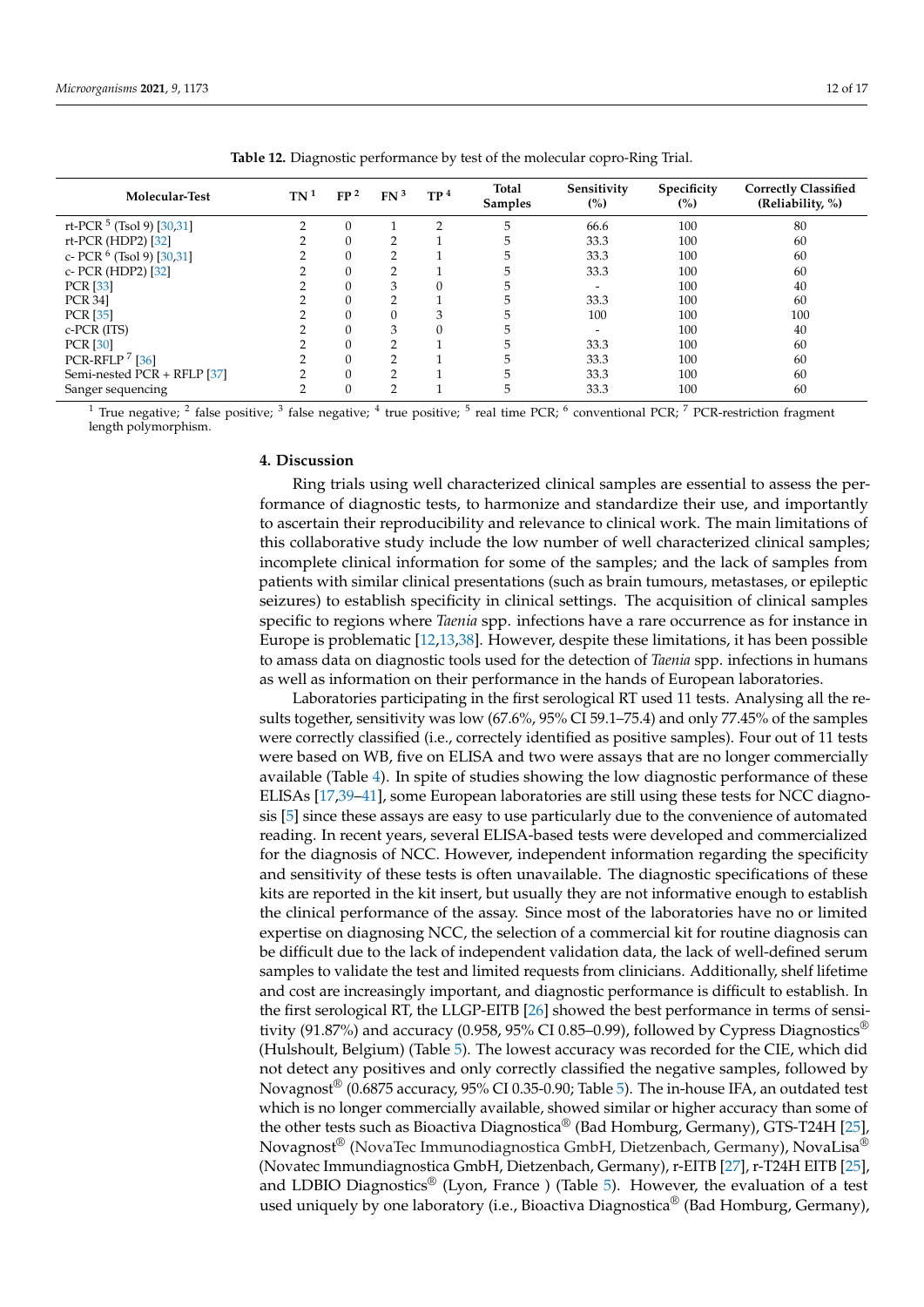Cypress Diagnostics® (Hulshoult, Belgium), GTS-T24H [\[25\]](#page-15-6), Novagnost®,NovaTec Immunodiagnostica GmbH, Dietzenbach, Germany), r-EITB [\[27\]](#page-15-8), r-T24H EITB [\[25\]](#page-15-6), IFA, and CIE; Table [5\)](#page-6-0) is negatively influenced by sample size, which may have led to the wide 95% CI observed in this study, when the accuracy was determined. In a previous study using a larger panel of samples [\[40\]](#page-15-25), a sensitivity of 64.3% was recorded for Cypress Diagnostics<sup>®</sup> (Hulshoult, Belgium), which is lower than the sensitivity (87.5%) detected in the present study, but similar to that of LLGP-EITB [\[26\]](#page-15-7) (Table [5\)](#page-6-0). In a recent study [\[41\]](#page-16-0), the diagnostic value of r-T24H EITB [\[25\]](#page-15-6) was considered similar to that of LLGP-EITB [\[26\]](#page-15-7), whereas, in the present study, both tests performed differently (Table [5\)](#page-6-0). This disparity may be related to the individual laboratories, since test accuracy may be influenced by laboratory performance. Additionally, the observed differences may be related to location, number and nature of cysts as well as to low IgG levels. The highest accuracy for the LLGP-EITB [\[26\]](#page-15-7) test was achieved by laboratory C followed by laboratories B and L (Table [6\)](#page-7-0). However, despite differences in accuracy, the K values show a good level of agreement among laboratories performing this test (Table [7\)](#page-8-0). In the first serological RT, LLGP-EITB [\[26\]](#page-15-7) was significantly less associated with false-negatives than LDBIO Diagnostics<sup>®</sup> (Lyon, France) OR 0.2; 95% CI 0.04–1.02;  $p < 0.05$ ) and NovaLisa<sup>®</sup> (Novatec Immundiagnostica GmbH, Dietzenbach, Germany) (OR 6.6; 95% CI 1.128–38.60; *p* < 0.036).

Most negative samples were correctly classified (i.e., correctely identified as negative samples). The influence of cyst localization in NCC patients was restricted to positive samples. Independent of the test and the laboratory, the percentage of false negative results was higher for samples from individuals with intra-parenchymal cysts (39.2%) than those from patients with extra-parenchymal lesions (11.8%) (Table [8\)](#page-8-1). In addition, considering both laboratory or laboratory and test, a significantly higher OR (*p* < 0.004) was recorded for patients with intra-parenchymal lesions as opposed to those with extra-parenchymal ones (Table [9\)](#page-9-0). This is in accordance with previous reports that described a higher antibody concentration in serum samples from extra-parenchymal NCC patients and, consequently, they are more easily detectable by a broad range of tests [\[17](#page-14-12)[,23](#page-15-4)[,42–](#page-16-1)[44\]](#page-16-2).

Only three laboratories tested the panel of sera by an antigen detection assay (Table [4\)](#page-5-0). The known lower diagnostic sensitivity of this assay in comparison to those based on antibody detection [\[17](#page-14-12)[,45\]](#page-16-3) could be the reason for excluding this assay from the routine practice of many European laboratories. Sensitivities of 62.5% and 43.7% and accuracies of 0.81 and 0.66 were achieved for the commercial and in-house antigen detection assay, respectively (Table [5\)](#page-6-0). In contrast to antibody detecting tests, antigen detecting assays only show positive results in the presence of viable cysticerci, which may explain their lower performance in this study. Antigen detection tests are of interest for the clinician to triage patients for neuroimaging in low-resource settings, support therapy options in association with the neuroimaging results and assess the outcome of anthelmintic treatment [\[17\]](#page-14-12). The inter-rater agreement for the circulating antigen test performed by two laboratories showed a K value of 0.66, which was considered substantial (Table [7\)](#page-8-0).

To confirm the results of the first serological RT, a second serological RT was organized. To this end, the three assays that were most frequently used during the first RT were selected, consequently increasing sample size per test. The total sensitivity was again low (52.8%). The LLGP-EITB [\[26\]](#page-15-7) once more showed the highest performance (Table [5\)](#page-6-0). These results support previous data showing higher diagnostic performance of WB in comparison to other assays [\[17,](#page-14-12)[45\]](#page-16-3). Since laboratory performances are known to influence test results, laboratories should carefully check all the assay steps to ensure high standards are maintained. The participation of laboratories in consecutive RTs may positively affect laboratory performance. Furthermore, every new diagnostic assay should go through an external quality assessment service.

The results of the copro RT suggest that generally the European laboratories appear to be better equipped for traditional microscopy than for molecular diagnosis of taeniosis, since only half of the laboratories participating in the microscopy testing also performed the molecular-coprological RT (Table [8\)](#page-8-1). Using traditional coprological methods, 91.7%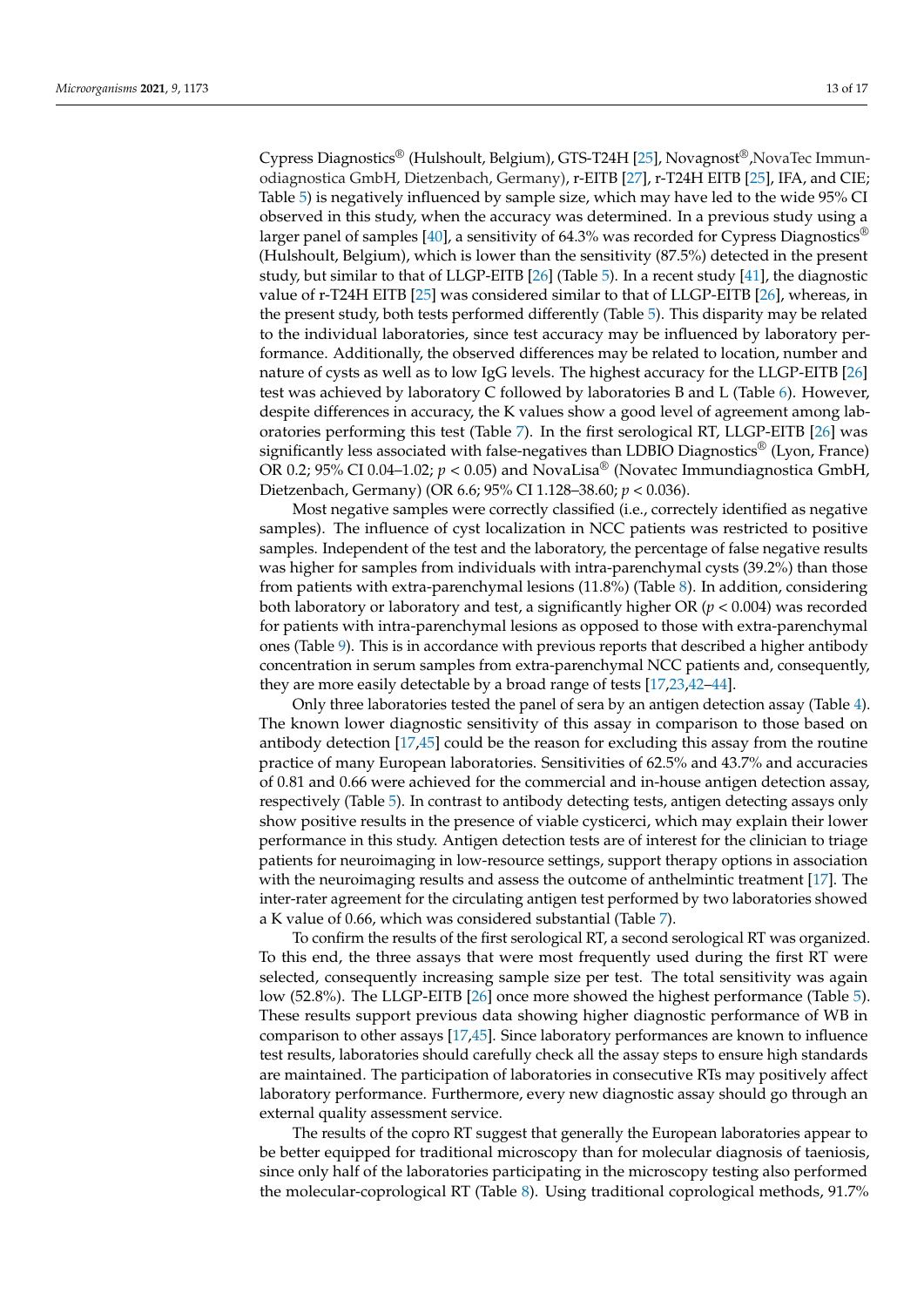of laboratories correctly identified all the samples. This preference for the coprological tests, observed in a previous study [\[5\]](#page-14-4), can be explained by the low cost associated with microscopic coprological diagnosis that is routinely performed for most intestinal parasites, including protozoa and helminths. The laboratory performances of the copro RT were very high with an accuracy close to 1 (Table [11\)](#page-10-1). Conversely, the molecular methods did not reach the expected level of performance, showing a sensitivity lower than 75% (Table [11\)](#page-10-1).

Two DNA-spiked fecal samples were used in this copro RT due to difficulties in obtaining material from clinical patients. Despite this, spiked DNA of *T. solium* was retrieved by 83% of participants. In contrast only one laboratory was able to detect *T. saginata* spiked DNA. This may be a factor of both operator performance and sensitivity of the PCR assay used and is evident in the fact that only half of the participating laboratories were able to detect *T. solium* DNA in a sample from a confirmed patient with egg-laden proglottids (Table S2). Further to this, results recorded by the six participating laboratories were obtained using a mix of assays by which the positive RT samples were positive using a given PCR assay and negative with another (Table S2). This illustrates the need for the acquisition of clinical samples from confirmed taeniosis patients to be used in the standardization and harmonization of PCR protocols. This should be carried out within an external quality assessment service.

#### **5. Conclusions**

Based on the comparison of tests currently in use for the serological diagnosis of NCC by European laboratories, the use of a WB-based method appears advantageous. Laboratories should select the serological diagnostic kits based on their diagnostic performance rather than on cost and ease of use. For clinicians, our results confirm a high specificity, but relatively low sensitivity for *T. solium* antibodies or antigens.

To further evaluate the sensitivity and specificity of the assays tested in this study, additional biological samples positive for *Taenia* spp. from patients with confirmed taeniosis/cysticercosis originating from endemic regions should be tested.

The European laboratories performed well with regard to carrying out stool examination based on microscopy for detecting *Taenia* spp. infections. Copro-molecular techniques need standardization, validation and harmonization, and external quality assessment services. This is extremely important as molecular tools are relevant for *Taenia* species, allowing the identification of *T. solium* carriers, which may point the way to symptomatic or asymptomatic NCC cases and has clear therapeutic consequences.

**Supplementary Materials:** The following are available online at [https://www.mdpi.com/article/](https://www.mdpi.com/article/10.3390/microorganisms9061173/s1) [10.3390/microorganisms9061173/s1,](https://www.mdpi.com/article/10.3390/microorganisms9061173/s1) Supplementary Table S1: Breakdown of the microscopiccoprological Ring Trial results; Supplementary Table S2: Breakdown of the molecular-coprological Ring Trial results.

**Author Contributions:** All authors have made substantial contributions to the conception of the work and interpretation of data and has approved the submitted version. M.Á.G.-M., A.L., B.B., P.D., T.K., J.B., S.G., V.S., E.P. and A.S.W. conceived and planned the work. C.A., H.A., E.B., S.B., C.D.C., Z.D., M.J-P., P.M., E.P., M.F., M.J.P., I.R.-O., B.S., C.R., P.D., T.K., A.L. and M.A. tested the panel of samples. M.A.G.M. and B.B., extracted the data. M.Á.G.-M., P.P., A.L. and B.B. analysed the data. M.Á.G.-M., B.B. and E.P. drafted the manuscript and prepared the tables. All authors contributed in revising and editing the manuscript. All authors have read and agreed to the published version of the manuscript.

**Funding:** The authors would like to acknowledge financial support for the delivery of samples provided by the Centre for Global Health, Institute of Health and Society, University of Oslo, and in particular, Mrs. Ekaterina Bogatyreva and Mrs. Ingeborg K Haavardsson. This work was a collaboration within the framework of CYSTINET, the European network on taeniosis/cysticercosis, COST ACTION TD1302.

**Institutional Review Board Statement:** The study was conducted according to the guidelines of the Declaration of Helsinki Ethical. Review and approval were waived for this study, due to the fact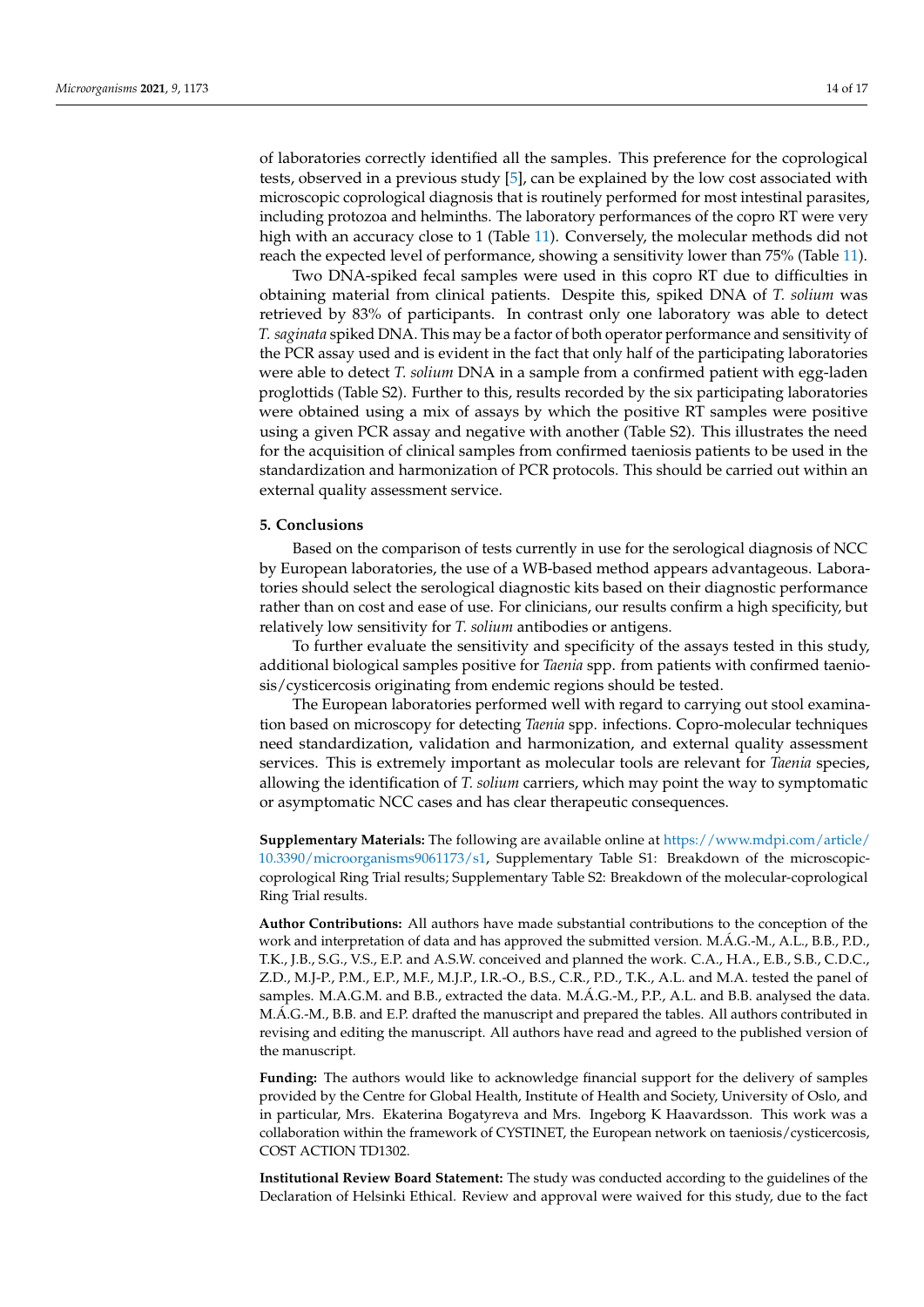that samples had been collected by participants following informed consent from people for their use in clinical studies peformed along years in several laboratories around the world. Anonemized samples were stored under the required conditions (−20 °C or −80 °C) in respective laboratories for a number of years. Participant laboratories shared their samples for this study.

**Informed Consent Statement:** Informed consent was obtained from all subjects involved in the study.

**Data Availability Statement:** Data are available after request.

**Acknowledgments:** This work is dedicated to Teresa Gárate who passed away at the end of these collaborative studies. She was a highly respected Parasitologist, devoting her life to understanding aspects of host-parasite interactions. She provided her expertise with intelligence and generosity. We will always remember her as a wonderful individual and true scientist. We are very grateful to Evans Kabemba Mwape, Istvan Kuscera, and Lucy Robertson, who provided human samples.

**Conflicts of Interest:** The authors declare no conflict of interest.

# **References**

- <span id="page-14-0"></span>1. Del Brutto, O.H. Neurocysticercosis. *Semin. Neurol.* **2005**, *25*, 243–251. [\[CrossRef\]](http://doi.org/10.1055/s-2005-917661)
- <span id="page-14-1"></span>2. Zammarchi, L.; Strohmeyer, M.; Bartalesi, F.; Bruno, E.; Muñoz, J.; Buonfrate, D.; Nicoletti, A.; García, H.H.; Pozio, E.; Bartoloni, A. COHEMI Project Study Group. Epidemiology and management of cysticercosis and *Taenia solium* taeniasis in Europe, systematic review 1990–2011. *PLoS ONE* **2013**. [\[CrossRef\]](http://doi.org/10.1371/annotation/1bcc3e5b-1159-412b-be86-b18d94515cc2)
- <span id="page-14-2"></span>3. Torgerson, P.R.; Devleesschauwer, B.; Praet, N.; Speybroeck, N.; Willingham, A.L.; Kasuga, F.; Rokni, M.B.; Zhou, X.N.; Fèvre, E.M.; Sripa, B.; et al. World Health Organization estimates of the global and regional disease burden of 11 foodborne parasitic diseases, 2010: A data synthesis. *PLoS Med.* **2015**. [\[CrossRef\]](http://doi.org/10.1371/journal.pmed.1001920)
- <span id="page-14-3"></span>4. Dorny, P.; Praet, N. *Taenia saginata* in Europe. *Vet. Parasitol.* **2007**, *149*, 22–24. [\[CrossRef\]](http://doi.org/10.1016/j.vetpar.2007.07.004)
- <span id="page-14-4"></span>5. Gómez-Morales, M.A.; Gárate, T.; Blocher, J.; Devleesschauwer, B.; Schmidt, G.S.A.; Perteguer, M.J.; Ludovisi, A.; Pozio, E.; Dorny, P.; Gabriël, S.; et al. Present status of laboratory diagnosis of human taeniosis/cysticercosis in Europe. *Eur. J. Clin. Microbiol. Infect. Dis.* **2017**, *36*, 2029–2040. [\[CrossRef\]](http://doi.org/10.1007/s10096-017-3029-1)
- <span id="page-14-5"></span>6. Murrell, K.D. Epidemiology of taeniosis and cysticercosis. In *WHO/FAO/OIE Guidelines for the Surveillance, Prevention and Control of Taeniosis/Cysticercosis*; Murrell, K.D., Ed.; OIE (World Organisation for Animal Health); WHO (World Health Organization); FAO (Food and Agriculture Organization): Paris, France, 2005; pp. 27–43. Available online: <https://www.oie.int/doc/ged/d11245.pdf> (accessed on 30 March 2021).
- <span id="page-14-13"></span>7. Winkler, A.S. Neurocysticercosis in sub-Saharan Africa: A review of prevalence, clinical characteristics, diagnosis, and management. *Pathog. Glob. Health* **2012**, *106*, 261–274. [\[CrossRef\]](http://doi.org/10.1179/2047773212Y.0000000047)
- <span id="page-14-6"></span>8. Winkler, A.S.; Richter, H.; Landscape analysis: Management of Neurocysticercosis with an Emphasis on Low- and Middle-Income Countries. World Health Organization. 2015. Available online: [https://apps.who.int/iris/bitstream/handle/10665/152896](https://apps.who.int/iris/bitstream/handle/10665/152896/WHO_HTM_NTD_NZD_2015.05_eng.pdf?sequence=1) [/WHO\\_HTM\\_NTD\\_NZD\\_2015.05\\_eng.pdf?sequence=1](https://apps.who.int/iris/bitstream/handle/10665/152896/WHO_HTM_NTD_NZD_2015.05_eng.pdf?sequence=1) (accessed on 30 March 2021).
- <span id="page-14-7"></span>9. Devleesschauwer, B.; Allepuz, A.; Dermauw, V.; Johansen, M.V.; Laranjo-González, M.; Smit, G.S.; Sotiraki, S.; Trevisan, C.; Wardrop, N.A.; Dorny, P.; et al. *Taenia solium* in Europe: Still endemic? *Acta Trop.* **2017**, *165*, 96–99. [\[CrossRef\]](http://doi.org/10.1016/j.actatropica.2015.08.006)
- 10. Fabiani, S.; Bruschi, F. Neurocysticercosis in Europe: Still a public health concern not only for imported cases. *Acta Trop.* **2013**, *128*, 18–26. [\[CrossRef\]](http://doi.org/10.1016/j.actatropica.2013.06.020) [\[PubMed\]](http://www.ncbi.nlm.nih.gov/pubmed/23871891)
- 11. Van de Pol, L.A.; van Doeveren, T.E.; van der Kuip, M.; Wolf, N.I.; Vermeulen, R.J. Pediatric neurocysticercosis: Three cases presented in the Netherlands with divergent clinical presentations. *Neuropediatrics* **2015**, *46*, 130–133. [\[CrossRef\]](http://doi.org/10.1055/s-0034-1399753) [\[PubMed\]](http://www.ncbi.nlm.nih.gov/pubmed/25642807)
- <span id="page-14-15"></span>12. Laranjo-González, M.; Devleesschauwer, B.; Trevisan, C.; Allepuz, A.; Sotiraki, S.; Abraham, A.; Afonso, M.B.; Blocher, J.; Cardoso, L.; Correia da Costa, J.M.; et al. Epidemiology of taeniosis/cysticercosis in Europe, a systematic review: Western Europe. *Parasit. Vectors.* **2017**, *10*, 349. [\[CrossRef\]](http://doi.org/10.1186/s13071-017-2280-8) [\[PubMed\]](http://www.ncbi.nlm.nih.gov/pubmed/28732550)
- <span id="page-14-8"></span>13. Trevisan, C. ; Sotiraki; S. *; Laranjo-González, M.; Dermauw, V.; Wang, Z.; Kärssin, A.; Cvetkovikj, A.; Winkler, A.S.; Abraham, A.; Bobi´c, B.; et al. Epidemiology of taeniosis/cysticercosis in Europe, a systematic review: Eastern Europe. Parasit Vectors.* **2018**, *11*, 569. [\[CrossRef\]](http://doi.org/10.1186/s13071-018-3153-5)
- <span id="page-14-9"></span>14. Gabriël, S.; Johansen, M.V.; Pozio, E.; Smit, G.S.; Devleesschauwer, B.; Allepuz, A.; Papadopoulos, E.; van der Giessen, J.; Dorny, P. Human migration and pig/pork import in the European Union: What are the implications for *Taenia solium* infections? *Vet. Parasitol.* **2015**, *213*, 38–45. [\[CrossRef\]](http://doi.org/10.1016/j.vetpar.2015.03.006)
- <span id="page-14-10"></span>15. Food and Agriculture Organization of the United Nations (FAO)/World Health Organization (WHO). *Multicriteria-Based Ranking for Risk Management of Food-Borne Parasites. Microbiological Risk Assessment, Series No. 23*; FAO/WHO: Rome, Italy, 2014; Available online: <http://www.fao.org/publications/card/en/c/ee07c6ae-b86c-4d5f-915c-94c93ded7d9e/> (accessed on 30 March 2021).
- <span id="page-14-11"></span>16. Bouwknegt, M.; Devleesschauwer, B.; Graham, H.; Robertson, L.; Van der Giessen, J.; the Euro-FBP Workshop Participants. Prioritisation of food-borne parasites in Europe. *Euro Surveill.* **2018**, *23*, 17-00161. [\[CrossRef\]](http://doi.org/10.2807/1560-7917.ES.2018.23.9.17-00161)
- <span id="page-14-12"></span>17. Del Brutto, O.H.; Nash, T.E.; White, A.C. Jr; Rajshekhar, V.; Wilkins, P.P. , Singh, G.; Vasquez; C.M.; Salgado, P.; Gilman; R.H.; Garcia, H.H. Revised diagnostic criteria for neurocysticercosis. *J. Neurol. Sci.* **2017**, *372*, 202–210. [\[CrossRef\]](http://doi.org/10.1016/j.jns.2016.11.045) [\[PubMed\]](http://www.ncbi.nlm.nih.gov/pubmed/28017213)
- <span id="page-14-14"></span>18. Winkler, A.S.; Willingham, A.L.; Sikasunge, C.S.; Schmutzhard, E. Epilepsy and neurocysticercosis in sub-Saharan Africa. *Wien Klin. Wochenschr.* **2009**, *121*, 3–12. [\[CrossRef\]](http://doi.org/10.1007/s00508-009-1242-3) [\[PubMed\]](http://www.ncbi.nlm.nih.gov/pubmed/19915809)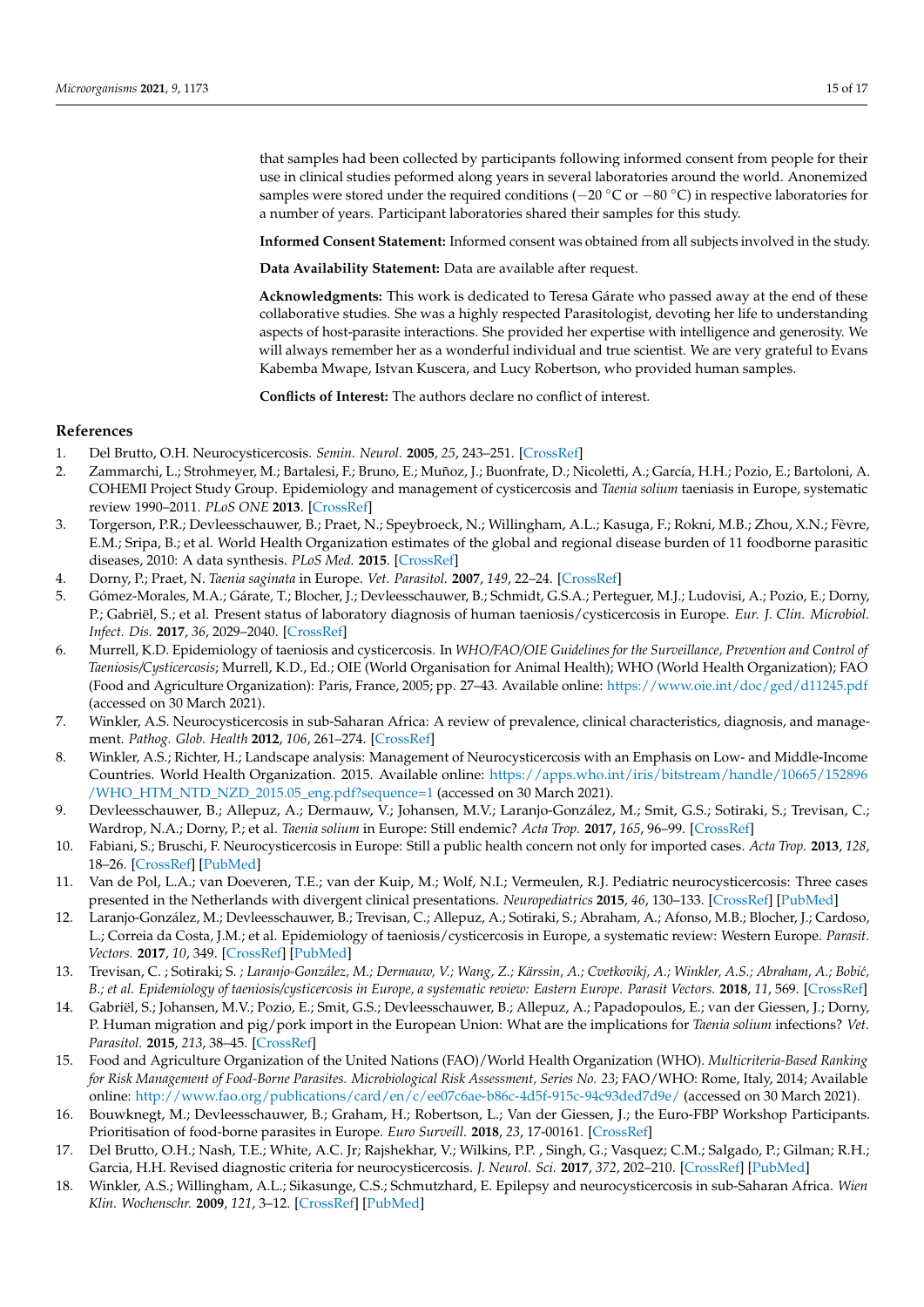- <span id="page-15-13"></span><span id="page-15-12"></span><span id="page-15-11"></span><span id="page-15-10"></span><span id="page-15-0"></span>19. Clinton White, A., Jr.; Coyle, C.M.; Rajshekhar, V.; Singh, G.; Hauser, W.A.; Mohanty, A.; Garcia, H.H.; Nash, T.E. Guidelines by the Infectious Diseases Society of America (IDSA) and the American Society of Tropical Medicine and Hygiene (ASTMH). *Clin. Infect. Dis.* **2018**, *66*, 49–75. [\[CrossRef\]](http://doi.org/10.1093/cid/cix1084)
- <span id="page-15-1"></span>20. CYSTINET, the European Network on Taeniosis/Cysticercosis. Available online: <https://cystinet.org> (accessed on 11 March 2021).
- <span id="page-15-2"></span>21. Tamburrini, A.; Gómez-Morales, M.A.; Pozio, E. Development of an immunoenzyme test for the diagnosis of human cysticercosis using a heterologous antigen. *Parassitologia* **1995**, *37*, 195–198. [\[PubMed\]](http://www.ncbi.nlm.nih.gov/pubmed/8778659)
- <span id="page-15-3"></span>22. Mwape, K.E.; Phiri, I.K.; Praet, N.; Muma, J.B.; Zulu, G.; Van den Bossche, P. , de Deken, R.; Speybroeck, N.; Dorny, P.; Gabriël, S. *Taenia solium infections in a rural area of Eastern Zambia-a community-based study. PLoS Negl. Trop Dis.* **2012**, *6*, e1594. [\[CrossRef\]](http://doi.org/10.1371/journal.pntd.0001594)
- <span id="page-15-4"></span>23. Rodriguez, S.; Dorny, P.; Tsang, V.C.; Pretell, E.J.; Brandt, J.; Lescano, A.G.; Gonzalez, A.E.; Gilman, R.H.; Garcia, H.H. Cysticercosis Working Group in Peru. Detection of *Taenia solium* antigens and anti-*T. solium* antibodies in paired serum and cerebrospinal fluid samples from patients with intraparenchymal or extraparenchymal neurocysticercosis. *J. Infect. Dis.* **2009**, *199*, 1345–1352. [\[CrossRef\]](http://doi.org/10.1086/597757)
- <span id="page-15-5"></span>24. Landis, J.; Koch, G. The measurement of observer agreement for categorical data. *Biometrics* **1977**, *33*, 159–174. [\[CrossRef\]](http://doi.org/10.2307/2529310)
- <span id="page-15-6"></span>25. Hernández-González, A.; Noh, J.; Perteguer, M.J.; Gárate, T.; Handali, S. Comparison of T24H-his, GST-T24H and GST-Ts8B2 recombinant antigens in western blot, ELISA and multiplex bead-based assay for diagnosis of neurocysticercosis. Parasit. *Vectors* **2017**, *10*, 237. [\[CrossRef\]](http://doi.org/10.1186/s13071-017-2160-2)
- <span id="page-15-7"></span>26. Tsang, V.C.; Brand, J.A.; Boyer, A.E. An enzyme-linked immunoelectrotransfer blot assay and glycoprotein antigens for diagnosing human cysticercosis (*Taenia solium*). *J. Infect. Dis.* **1989**, *159*, 50–59. [\[CrossRef\]](http://doi.org/10.1093/infdis/159.1.50) [\[PubMed\]](http://www.ncbi.nlm.nih.gov/pubmed/2909643)
- <span id="page-15-8"></span>27. Noh, J.; Rodriguez, S.; Lee, Y.M.; Handali, S.; Gonzalez, A.E.; Gilman, R.H.; Tsang, V.C.; Garcia, H.H.; Wilkins, P.P. Recombinant protein- and synthetic peptide-based immunoblot test for diagnosis of neurocysticercosis. *J. Clin. Microbiol.* **2014**, *52*, 1429–1434. [\[CrossRef\]](http://doi.org/10.1128/JCM.03260-13) [\[PubMed\]](http://www.ncbi.nlm.nih.gov/pubmed/24554747)
- <span id="page-15-9"></span>28. Dorny, P.; Phiri, I.K.; Vercruysse, J.; Gabriel, S.; Willingham, A.L.; Brandt, J.; Victor, B.; Speybroeck, N.; Berkvens, D.A. Bayesian approach for estimating values for prevalence and diagnostic test characteristics of porcine cysticercosis. *Int. J. Parasitol.* **2004**, *34*, 569–576. [\[CrossRef\]](http://doi.org/10.1016/j.ijpara.2003.11.014) [\[PubMed\]](http://www.ncbi.nlm.nih.gov/pubmed/15064121)
- <span id="page-15-14"></span>29. Jimenez, J.A.; Rodriguez, S.; Moyano, L.M.; Castillo, Y.; García, H.H. for the Cysticercosis Working Group in Peru. Differentiating *Taenia* eggs found in human stools—Does Ziehl Neelsen staining help? *Trop. Med. Int. Health* **2010**, *15*, 1077–1081. [\[CrossRef\]](http://doi.org/10.1111/j.1365-3156.2010.02579.x) [\[PubMed\]](http://www.ncbi.nlm.nih.gov/pubmed/20579318)
- <span id="page-15-15"></span>30. Almeida, C.R.; Ojopi, E.P.; Nunes, C.M.; Machado, L.R.; Takayanagui; O. M.; Livramento, J.A.; Abraham, R.; Gattaz, W.F.; Vaz, A.J.; Dias-Neto, E. Taenia solium DNA is present in the cerebrospinal fluid of neurocysticercosis patients and can be used for diagnosis. *Eur. Arch. Psychiatry Clin. Neurosci.* **2006**, *256*, 307–310. [\[CrossRef\]](http://doi.org/10.1007/s00406-006-0612-3) [\[PubMed\]](http://www.ncbi.nlm.nih.gov/pubmed/16816897)
- <span id="page-15-16"></span>31. Yera, H.; Dupont, D.; Houze, S.; Ben M'rad, M.; Pilleux, F.; Sulahian, A.; Gatey, C.; Gay Andrieu, F.; Dupouy-Camet, J. Confirmation and follow-up of neurocysticercosis by real-time PCR in cerebrospinal fluid samples of patients living in France. *J. Clin. Microbiol.* **2011**, *49*, 4338–4340. [\[CrossRef\]](http://doi.org/10.1128/JCM.05839-11)
- <span id="page-15-17"></span>32. Hernández, M.; Gonzalez, L.M.; Fleury, A.; Saenz, B.; Parkhouse, R.M.; Harrison, L.J.; Garate, T.; Sciutto, E. Neurocysticercosis: Detection of *Taenia solium* DNA in human cerebrospinal fluid using a semi-nested PCR based on HDP2. *Ann. Trop Med. Parasitol.* **2008**, *102*, 317–323. [\[CrossRef\]](http://doi.org/10.1179/136485908X278856) [\[PubMed\]](http://www.ncbi.nlm.nih.gov/pubmed/18510812)
- <span id="page-15-18"></span>33. Trachsel, D.; Deplazes, P.; Mathis, A. Identification of taeniid eggs in the faeces from carnivores based on multiplex PCR using targets in mitochondrial DNA. *Parasitology* **2007**, *134*, 911–920. [\[CrossRef\]](http://doi.org/10.1017/S0031182007002235)
- <span id="page-15-19"></span>34. Roelfsema, J.H.; Nozari, N.; Pinelli, E.; Kortbeek, L.M. Novel PCRs for differential diagnosis of cestodes. *Exp. Parasitol.* **2016**, *161*, 20–26. [\[CrossRef\]](http://doi.org/10.1016/j.exppara.2015.12.010)
- <span id="page-15-20"></span>35. Yamasaki, H.; Allan, J.C.; Sato, M.O.; Nakao, M.; Sako, Y.; Nakaya, K.; Qiu, D.; Mamuti, W.; Craig, P.S.; Ito, A. DNA differential diagnosis of taeniasis and cysticercosis by multiplex PCR. *J. Clin. Microbiol.* **2004**, *42*, 548–553. [\[CrossRef\]](http://doi.org/10.1128/JCM.42.2.548-553.2004) [\[PubMed\]](http://www.ncbi.nlm.nih.gov/pubmed/14766815)
- <span id="page-15-21"></span>36. Rodriguez-Hidalgo, R.; Geysen, D.; Benítez-Ortiz, W.; Geerts, S.; Brandt, J. Comparison of conventional techniques to differentiate between *Taenia solium* and *Taenia saginata* and an improved polymerase chain reaction-restriction fragment length polymorphism assay using a mitochondrial 12S rDNA fragment. *J. Parasitol.* **2002**, *88*, 1007–1011. [\[CrossRef\]](http://doi.org/10.1645/0022-3395(2002)088[1007:COCTTD]2.0.CO;2)
- <span id="page-15-22"></span>37. Geysen, D.; Kanobana, K.; Victor, B.; Rodriguez-Hidalgo, R.; De Borchgrave, J.; Brandt, J.; Dorny, P. Validation of meat inspection results for *Taenia saginata* cysticercosis by PCR-restriction fragment length polymorphism. *J. Food Prot.* **2007**, *70*, 236–240. [\[CrossRef\]](http://doi.org/10.4315/0362-028X-70.1.236) [\[PubMed\]](http://www.ncbi.nlm.nih.gov/pubmed/17265888)
- <span id="page-15-23"></span>38. Abraham, A.; Schmidt, V.; Kaminski, M.; Stelzle, D.; De Meijere, R.; Bustos, J.; Sahu, P.S.; Garcia, H.H.; Bobić, B.; Cretu, C.; Chiodini, P.; et al. Epidemiology and surveillance of human (neuro)cysticercosis in Europe: Is enhanced surveillance required? *Trop Med. Int. Health* **2020**, *25*, 566–578. [\[CrossRef\]](http://doi.org/10.1111/tmi.13384) [\[PubMed\]](http://www.ncbi.nlm.nih.gov/pubmed/32083787)
- <span id="page-15-24"></span>39. Proaño-Narvaez, J.V.; Meza-Lucas, A.; Mata-Ruiz, O.; García-Jerónimo, R.C.; Correa, D. Laboratory diagnosis of human neurocysticercosis: Double-blind comparison of enzyme-linked immunosorbent assay and electroimmunotransfer blot assay. *J. Clin. Microbiol.* **2002**, *40*, 2115–2118. [\[CrossRef\]](http://doi.org/10.1128/JCM.40.6.2115-2118.2002) [\[PubMed\]](http://www.ncbi.nlm.nih.gov/pubmed/12037074)
- <span id="page-15-25"></span>40. Carod, J.F.; Randrianarison, M.; Razafimahefa, J.; Ramahefarisoa, R.M.; Rakotondrazaka, M.; Debruyne, M.; Dautigny, M.; Cazal, P.; Andriantseheno, M.L.; Charles, E.R. Evaluation of the performance of 5 commercialized enzyme immunoassays for the detection of *Taenia solium* antibodies and for the diagnosis of neurocysticercosis. *Diagn. Microbiol. Infect. Dis.* **2012**, *72*, 85–89. [\[CrossRef\]](http://doi.org/10.1016/j.diagmicrobio.2011.09.014)